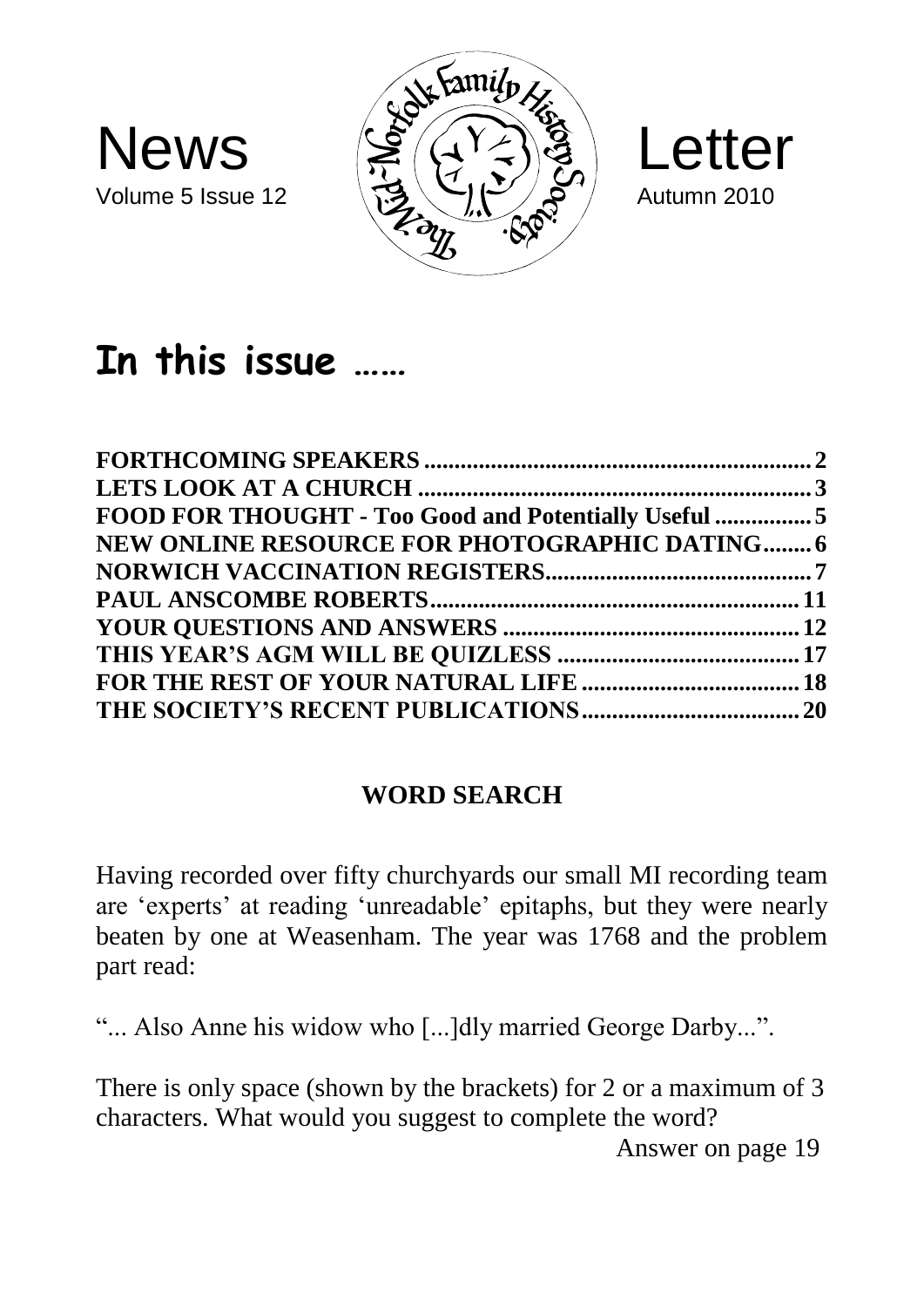#### **A few words from your Editor …**

Thank you all for your letters, your views and contributions are important.

What would you like to see in your Newsletter? Please write and tell me. I would also like to know if there is anything you don't like.

I always watch "Who Do You Think You Are" on the television and wonder why they seem to have such interesting ancestors, I haven't found anyone really exciting in my family tree yet, but I'm still looking.

**Format for Newsletter Contributions** …. Preferably typed using Microsoft Word or Works, or handwritten, then please either:

- email the file to me at [Familyhis@aol.com](mailto:Familyhis@aol.com) or
- post handwritten copy/CD/floppy disk, to me at the address on the back of the Newsletter

#### **Deadline for inclusion in the next Newsletter 20th October 2010**  *Kate (Editor)*

#### **FORTHCOMING SPEAKERS**

| $18^{th}$ August | The Times of Coke of Norfolk 1754-1842<br>(Susanna Wade-Martins)                                                     |
|------------------|----------------------------------------------------------------------------------------------------------------------|
|                  | 15 <sup>th</sup> September Good Old Norfolk! (Neil Storey)<br>Programme Discussion and AGM                           |
| $20th$ October   | Home Front in the Second World War (Katrina<br>Silipandi)<br>Little Treasures & Memories: Home Front                 |
| $17th$ November  | Bringing the 14 <sup>th</sup> Century Alive (Ross Orton)<br>Norfolk and Norwich Medieval Association<br>Refreshments |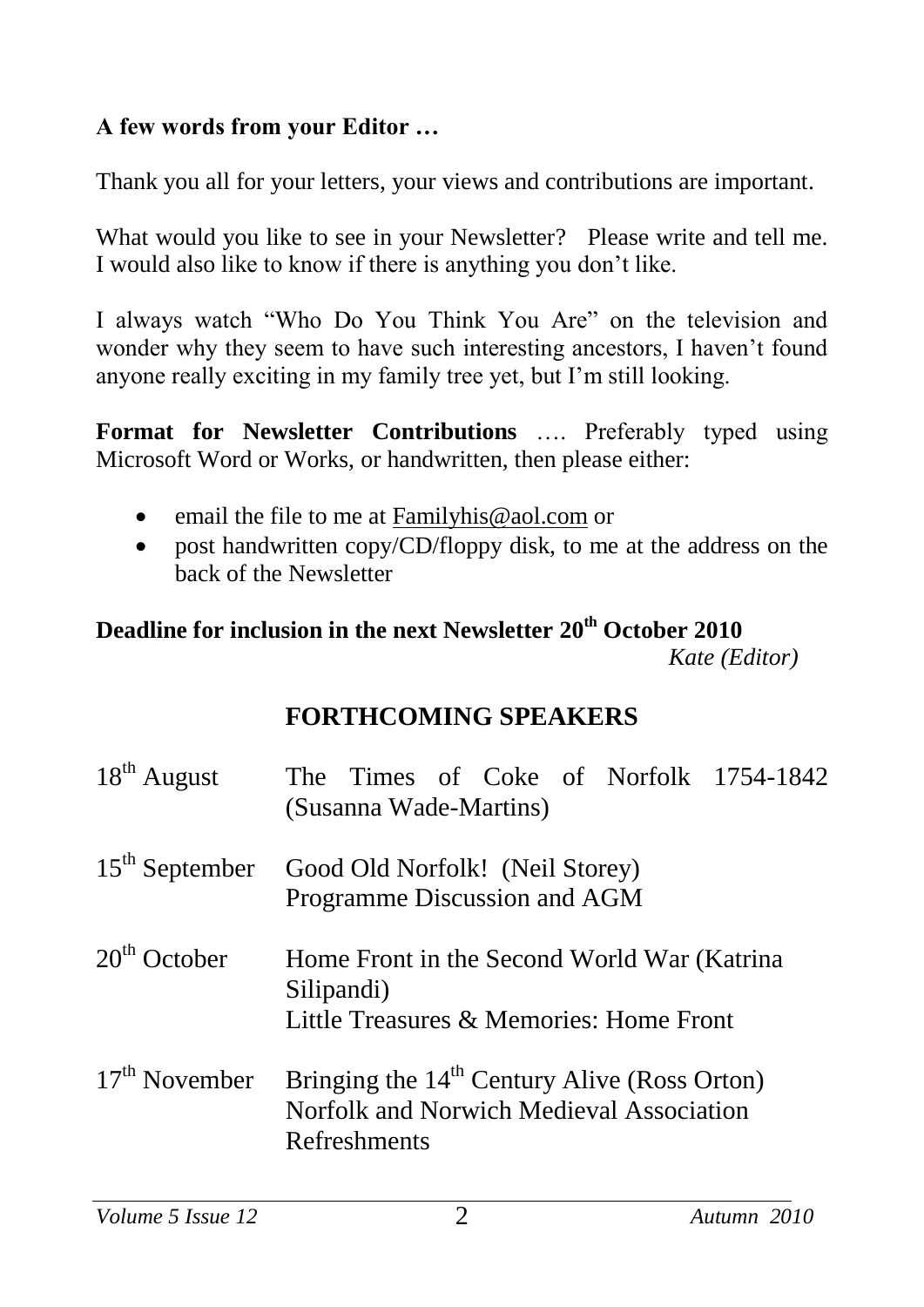#### **LETS LOOK AT A CHURCH No.59 – St Thomas, Foxley**



'As many trees there as there are days in a year,' my old granddad used to say about Foxley Wood and his wise saw sprang unbidden to mind as we approached Foxley village to see what we could find out about its church of St Thomas, the tower of which we could clearly see as we turned off the main Fakenham to Norwich road which bisects the village. Disaster! Our route to the church was blocked by major road works and as we sat and contemplated St Thomas's we knew how Moses must have felt in sight of a Promised Land where he was destined never to set foot. Hoping to come in at the other end of the village we took a detour and many miles of increasingly narrow lanes later, some of which had grass growing down the middle, praying all the while not to meet anything coming the other way, we finally arrived at our destination. The church was locked as we guessed it might be but a notice in the porch directed us to the organist who lives next door and we obtained from him the huge key which we inserted with great care into the equally huge key hole having been warned that it was a favourite spot for birds to build their nests and that a previous avian occupant had had its life cruelly cut short by an overzealous insertion of said key. Entering, we found a relatively bare, light interior with no memorials on the walls and headed straight for the font which is  $15<sup>th</sup>$  century and of classic proportions having quatrefoils as its only decoration. The wooden cover is also refreshingly simple and the church guide tells us it is a Victorian copy of a medieval design made by a local craftsman. A charming little carved dove, symbol of the Holy Spirit, perched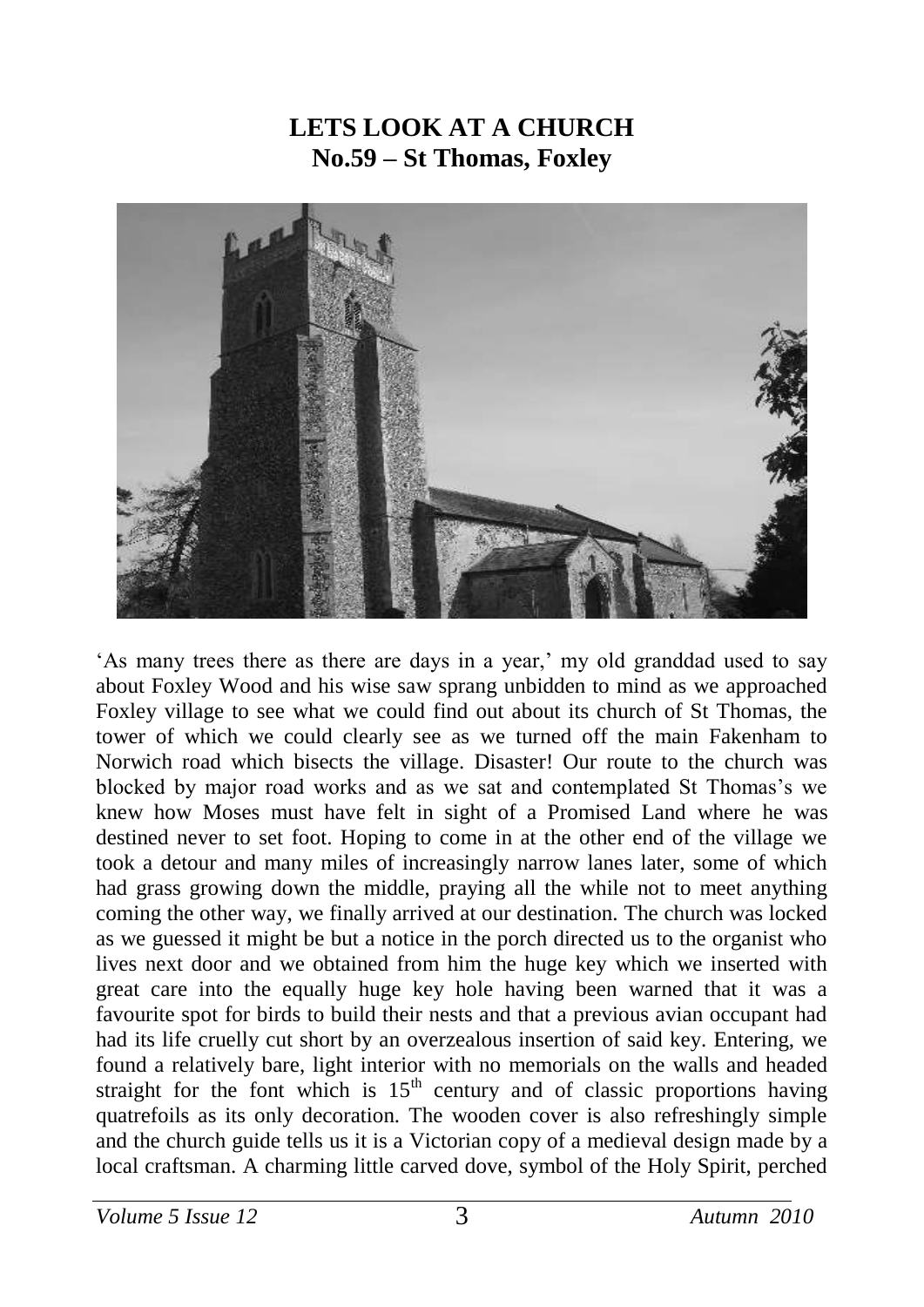atop the cover and reminded us uneasily of what we had been told about the door lock. We also examined with interest a large old painted holy water can which stood at the base of the font. There is an impressive gallery at the rear of the church added in the early 1800s which gives evidence of the rising population of Foxley then. Continuing into the body of the church we examined the half a dozen box pews at the front provided for the local farmers who formed the elite of village society in Georgian times. Behind these are benches for their social inferiors with the usual poppyheads, some carved in naive designs. A square two-decker pulpit is of a similar age to the box pews but pride of place must go to the chancel screen c.1485 with large paintings of the four 'Latin Doctors of the Church' on its gates. This has been much vandalised and restored over the years but when and by whom remains a matter for debate. The Puritans, the usual suspects, did have a bit of a scratch at it but the worst damage was probably carried out at the time of Edward VI. Such doctrinal concern with church furniture is also apparent in the so-called 'Laudian rail' partly erected to keep dogs off the altar and which dates from the time of that *bête noire* of the 'godly' Archbishop William Laud whose wish to reintroduce to Anglicanism features they considered 'popish' was later to cost him his head. In our haste to enter, we had hardly examined the exterior of the church which sits in a neat graveyard and leaving we correct this omission. St Thomas's is a fine little church as are so many in this part of rural Norfolk and old – the nave although of more recent construction is thought not to have changed in size since before the Norman Conquest. The high stylish tower is said to date from around 1380 and used to have tall pinnacles but these were removed for safety in 1947 after a marathon ringing of the six bells, a spectacular 5040 changes in two and a half hours, almost toppled one of them. The village (population under 300) also boasts a well preserved Primitive Methodist chapel built in 1898 to replace an earlier building and now used for self catering. Home via Foxley Wood, the largest ancient woodland in Norfolk, resisting the temptation to stop and count the trees!

The original parish registers are held at the Norfolk Record Office (Cat. Ref. PD233) and comprise Baptisms 1700-2006, Marriages 1701-1837, Burials 1700- 1976 and Banns 1755-1800 & 1824-1985. Microform copies are available covering the same dates except for Burials which end in 1901. Archdeacon's and Bishop's Transcripts cover Baptisms 1600-1907, Marriages 1600-1837 and Burials 1600-1907. The Parish Chest items are mostly from the  $20<sup>th</sup>$  century although there are a few Settlement Certificates relating to the period 1705-1756, papers referring to Leeds Charity & School for 1728-1922 and a Clergymans Register with notes on parishioners c1833-1850. Also to be found here are Poor Rate valuations for 1839 and a Tithe apportionment & map for the same year.

*Roderic & Denise Woodhouse*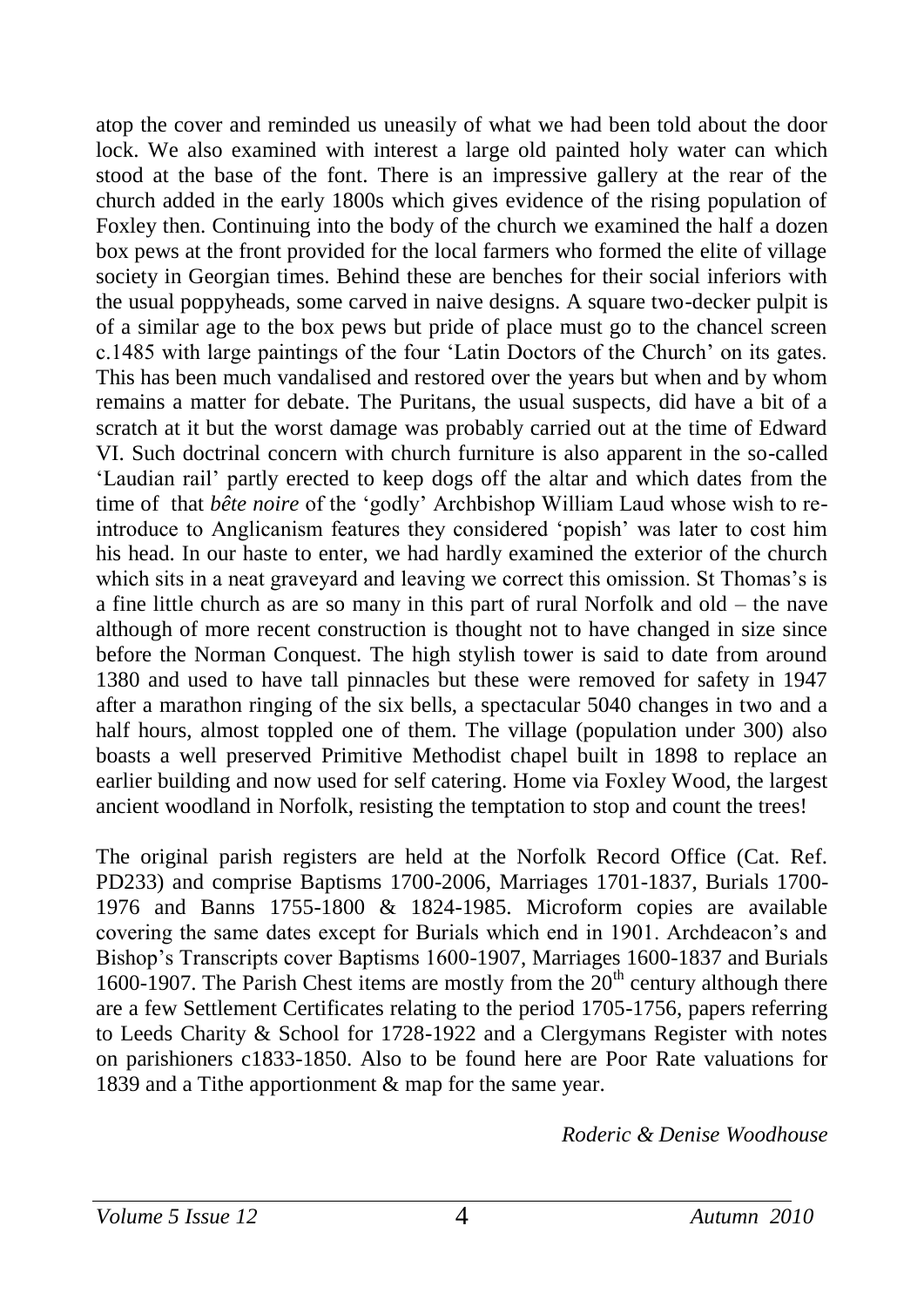## **FOOD FOR THOUGHT - Too Good and Potentially Useful**

In our Summer 2010 Newsletter (page 10) Pat Skittrall, our treasurer, offered her back issues of Family Tree magazine to a good home but she tells me that to date she has not had a single enquiry. Now I know a little about Family History magazines.

Several years ago one of our society members moved from this area into smaller accommodation, which meant that he had to 'downsize'. One of the casualties of this move was his collection of Family Tree magazines. He had a dozen or so volumes, dating back to Issue 1, eight filed in purpose made covers and several more tied together with string. They were *too good and potentially useful* to throw away, but he simply did not have room for them in his new home, so he very kindly donated them to the MNFHS library. However, these back issues didn't seem to inspire the imagination of the members for they were rarely, if ever, taken out on loan. Maybe the members already had their own collections. Whatever the reason, as our library grew, the book storage space seemed to shrink and drastic action was required. It was decided that the magazines took up too much space and would have to go. But, they were spared the indignity of the recycling bin and were transferred to my bookshelf at home, where they are very occasionally given an airing.

Until a few years ago, back numbers of Family Tree were sold at the Annual Norwich Family History Fair. Visitors could be seen searching for individual issues, presumably to complete their sets. This year at both the Norwich and Gressenhall History Fairs we gave away back issues of Family Tree and other history magazines, free of charge, 'donation appreciated'. Although, at both locations, response was slow at the beginning, by the end of the day most went, some even attracting a donation!

Today every aspect of our lives is being made easier and quicker. In theory we should have a lot more leisure time - ideal for sitting 'in front of the fire', and maybe discovering previously unknown, or forgotten research sources by perusing back issues of the Family Tree Magazine. So why are Pat's still available? Have we all stopped reading? Obviously this magazine is no longer unique, there are now many History titles available but it is still one of the best for the family historian. There is still a market for back numbers - the publishers offer their magazines issued in the last five years for sale on their website, individually priced from £1.50 - full price. Surely there must be someone out there willing to recycle Pat's magazines as reading material, after all they really are *too good, and potentially useful,* to be recycled as waste paper.

TFG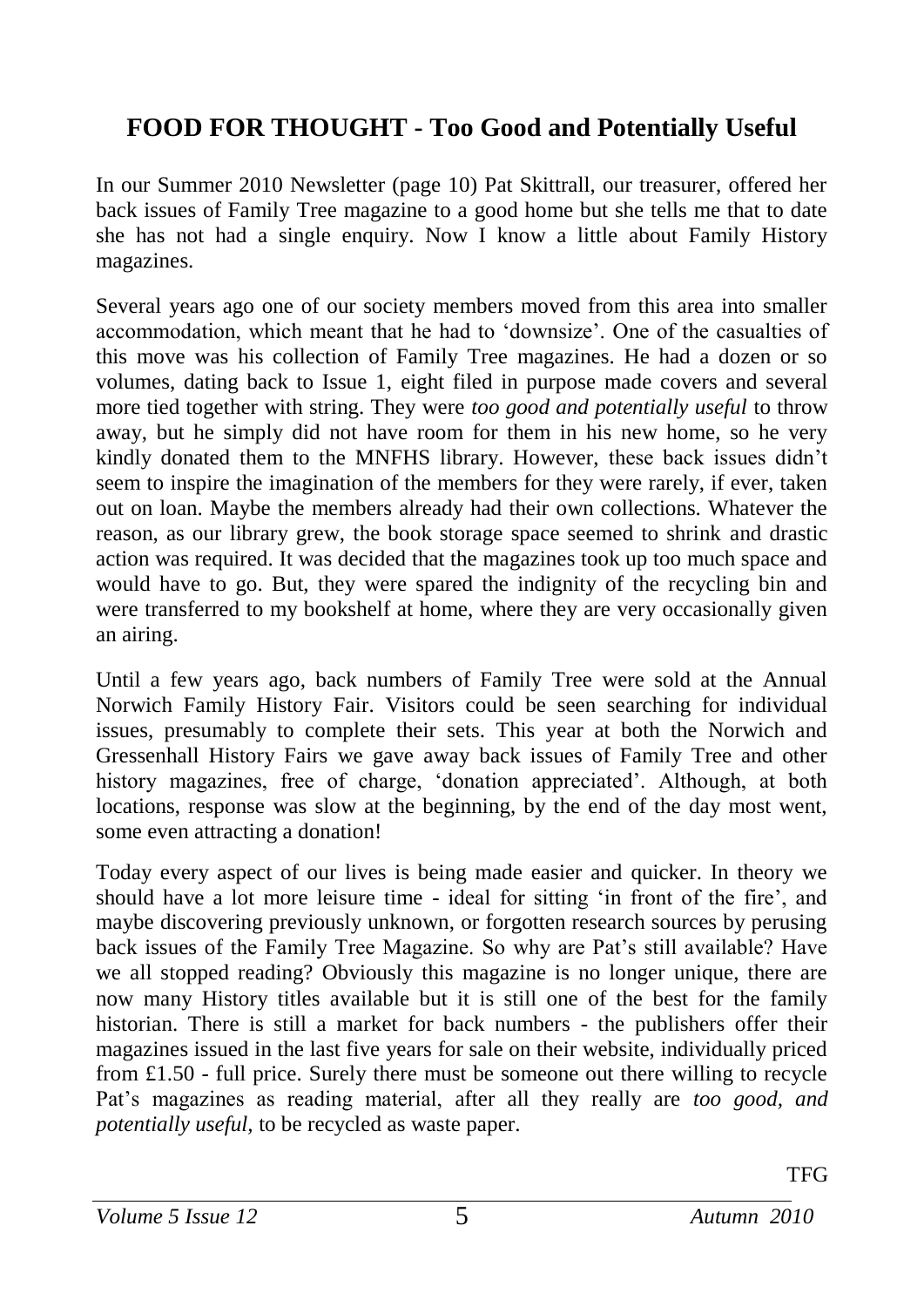#### **NEW ONLINE RESOURCE FOR PHOTOGRAPHIC DATING**

Directories of early studios can be of great help when trying to date old photographs, but coverage of Great Britain is patchy. What's more, the directories that exist can be costly or hard to find. So it's something of an event when (like long-awaited buses) three free directories come along together.

A-Z directories of early photographers in Norfolk, Suffolk and Cambridgeshire, compiled by Robert Pols, can now be found on his *Early Photographic Studios* website at [www.early-photographers.org.uk.](http://www.early-photographers.org.uk/) Each covers the period from the earliest known commercial studio to the First World War (1843-1916 in the case of Norfolk and 1844-1916 for Suffolk and Cambridgeshire). Each draws on a wide range of trade directories along with a variety of other sources, including specialist studies and photographic mounts.

Trade directories often contained uncertainties and discrepancies, and additional notes point out where these occur. But, in a departure from the usual practice of photographic directories, sources are recorded for every studio that's listed. This means that, where there seems to be a problem, researchers can consider the compiler's comments but also make their own judgements about the reliability and interpretation of evidence.

In the case of many photographers, extra biographical or background information has also been added to their entry.

A further feature of the *Early Photographic Studios* website is a page of links to other free directories of Victorian and Edwardian photographers. This will enable family, local and photographic historians quickly to identify and access the range of information that's available. It will be added to as more such directories come online.

Information for Editors:

The compiler, Robert Pols, has been writing about early photography for nearly twenty years. His most recent books are *Family Photographs 1860-1945*, *Dating Nineteenth Century* 

*Volume 5 Issue 12* 6 *Autumn 2010*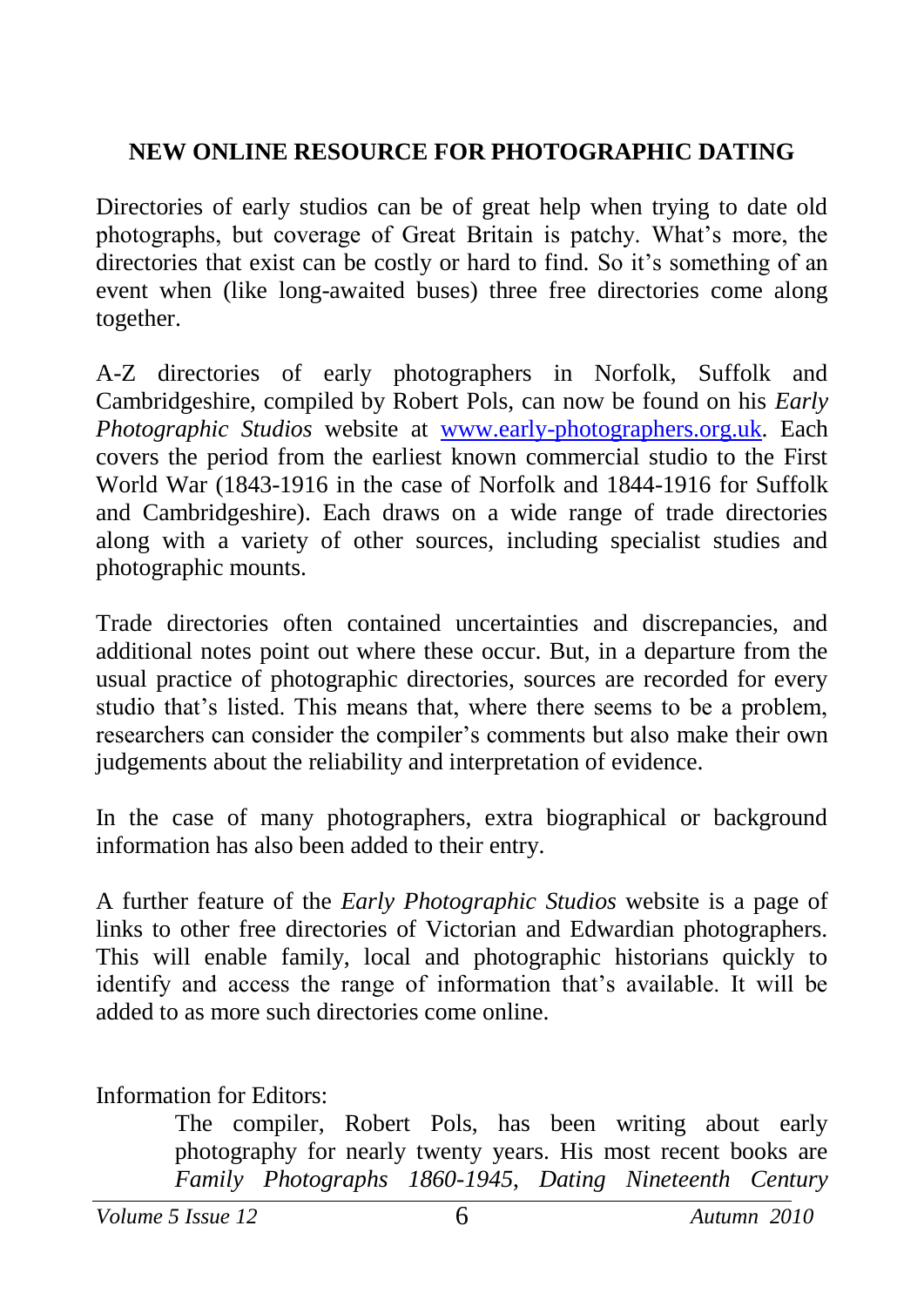*Photographs* and *Dating Twentieth Century Photographs*. His next book, *Dating Old Army Photographs*, is due out later this year. He has written articles for *Ancestors* and *Practical Family History*, and he produces a regular *Photo Detective* feature for *Family History Monthly*. He has also contributed to programmes on Radio 4 and regional and local BBC radio channels. He can be contacted at [robert.pols@early-photographers.org.uk.](mailto:robert.pols@early-photographers.org.uk)

*At the May meeting Roy Scott gave a very interesting talk on about Norwich vaccination registers. It makes me glad to be alive in the 21st century! Kate*

## **NORWICH VACCINATION REGISTERS**

I have been researching my Family History since the early 1970s. In the first 20 years I managed to discover what you could find now in around 20 minutes, with all the new online aides and indexes and transcripts. Some people can't understand why, after all these years, I am still researching.

But I have successfully expanded my research to include all my ancestral lines, but more interestingly, I have managed to uncover stories by using records less commonly used by family historians. The records of the Parish Overseer's of the Poor, for instance, will almost always mention your ancestors either paying or receiving benefit. Newspapers too can prove useful if you have plenty of time.

But I want to make sure that all the family historians are aware of a set of very under used records **Vaccination Registers.**

Widespread vaccination was introduced across England, following an outbreak of smallpox in the late 1830s. It was made compulsory in 1853. The Smallpox Vaccination records have survived in varying degrees of completeness in Norfolk mainly amongst the records of the Guardians of the Poor. However, some Registers survive amongst various Council health records and some even amongst Business records (ie Medical practices)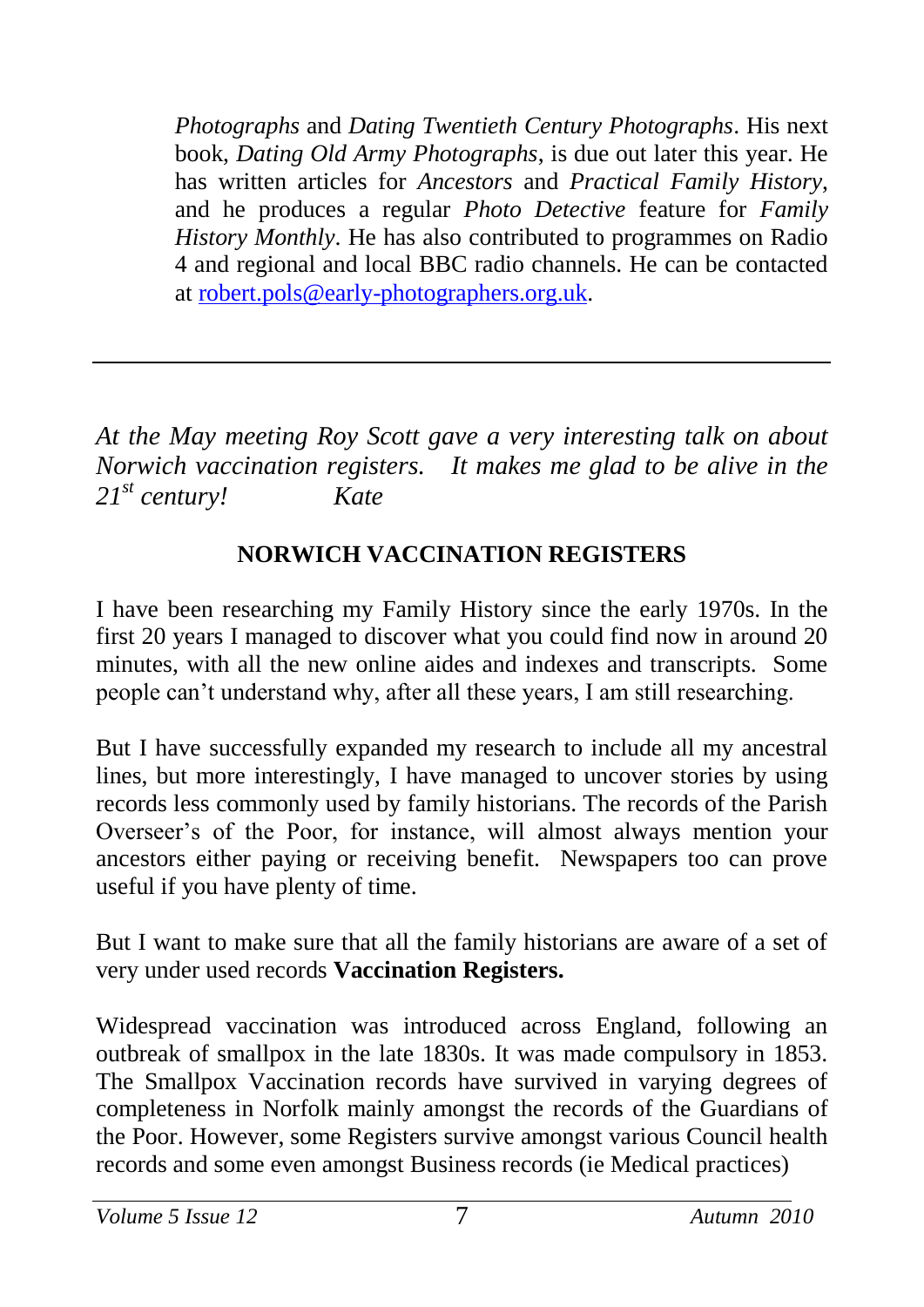Vaccination records also survive in Suffolk although when I asked the Archivist at Bury St Edmunds she had no idea what I was talking about. But they do exist for Suffolk especially for Ipswich.

The easiest way to find Norfolk records, use the catalogue search computer at The Archive Center by inserting the word Vaccination. The first time I did it only one record appeared due to my bad spelling. Also do it at home using (A2A)

| Access to Archives. | www.nationalarchives.gov.uk/A2A                        |
|---------------------|--------------------------------------------------------|
| Archon              | www.nationalarchives.gov.uk/archon                     |
| Documents online    | www.nationalarchives.gov.uk/documentsonline            |
|                     | Norfolk Records Office www.archives.norfolk.gov.uk     |
|                     | Suffolk Records Office www.suffolk.gov.uk/RecordOffice |

The records I personally have used most are the records for Norwich. The various Norwich Wards were merged into just two soon after the vaccination programme was started (early1880s). The returns for the wards of East Wymer & West Wymer at that time were collected by The Norwich Poor Law Union, a situation that existed until 1930. The Weekly Vaccination Returns were filled in by the Registrar and completed by the Vaccination Officer, recording date of vaccination.

Also I am pleased to say weekly returns of all births and deaths were completed by the Norwich Registrar and forwarded to the Norwich Poor Law Union and subsequently to the Norwich Medical Officer. The weekly returns were bound into books. Soon after the Public Health Department of Norwich City Council took over, the two City Wards became Norwich North & Norwich South.

The Vaccination records ceased in 1948 with the commencement of the National Health Service, but the returns of Birth & Deaths continued to be collected until 1960s.

On 31<sup>st</sup> March 1974 Regional Health Authority took over public health duties previously undertaken by Norwich City Council resulting in the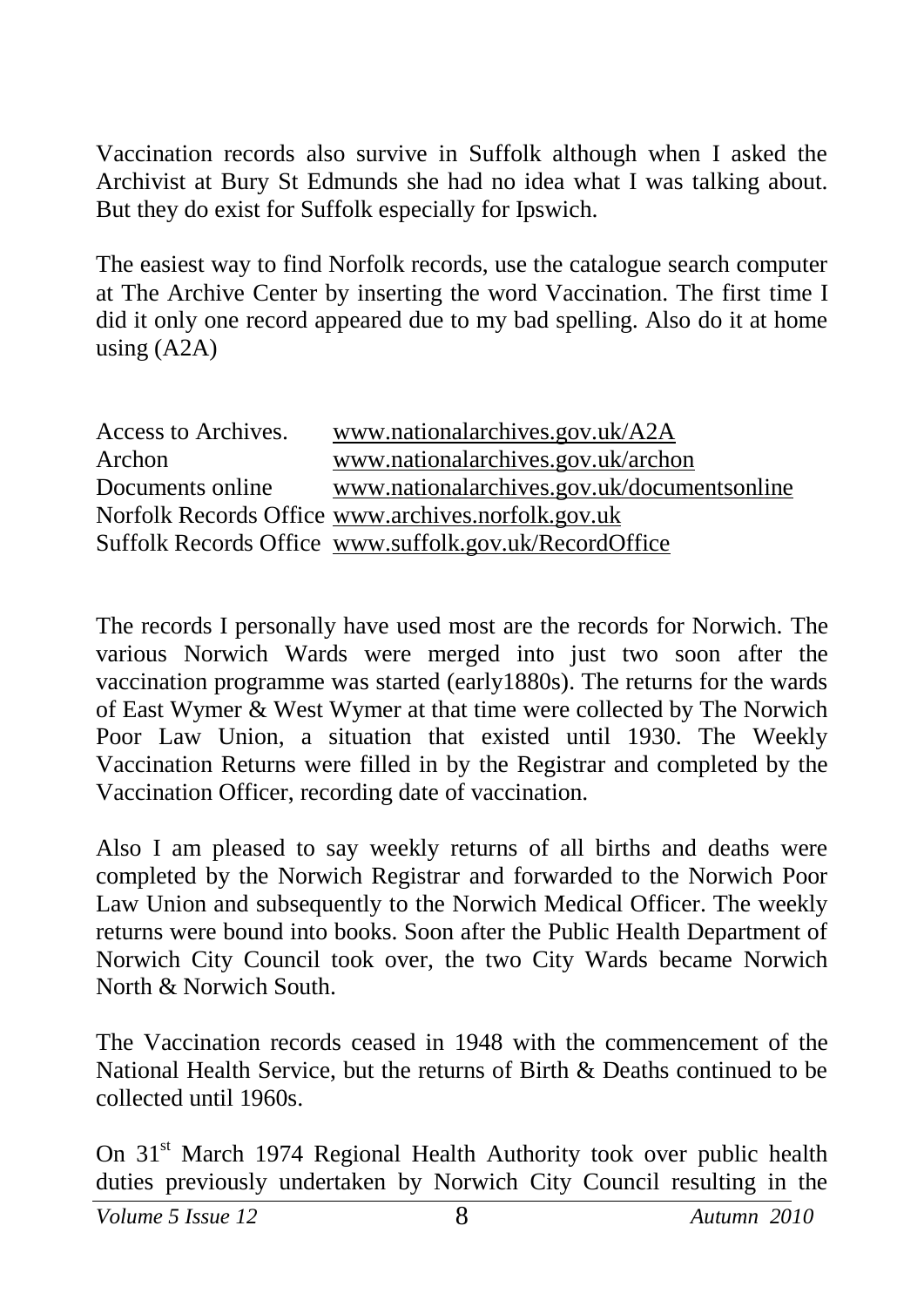closure of the Churchman House Office. Fortunately this huge and valuable group of records was deposited with Norfolk Records Office. They survived an infestation of silverfish and the fire in1994, and in 2000 were filmed and made readably available to researchers.

This important group of records collected by Norwich City Council Public Health Department covers a 70-year period:#

```
Vaccination Registers 1882- 1948 (Archive Centre Ref N/HE12)
Death Returns 1894 – 1965 (Archive Centre Ref N/HE11)
Birth Returns 1904 – 1961 (Archive Centre Ref N/HE10)
```
Any researcher will know that probably the most expensive part of researching your Family History apart from your time is the cost of Birth & Death Certificates. In most cases you don't actually require the certificate only the information it contains.

For family historians with family living in Norwich between 1882 and 1965 these records are very important because every time you find a relevant entry you save £7 because each entry provides the same information as a birth or death certificate. I believe this amount has now gone up to £9.

Norfolk FHS bought two films of The Death Returns covering 1894- 1902 and photographed and transferred to DVD. From the DVD Jean and I have been transcribing into a database. On the downside transcribing the death returns has been and still is for me a long slog, the hand writing is often poor and interpretation especially "cause of death" is often difficult. However, it has given me a tremendous insight into the lives of my Norwich Ancestors living at the turn of the  $19/20<sup>th</sup>$  Centuries.

#### **Causes of Death**

With the onset of winter, many old people are dying from various chest conditions like Bronchitis, Pulmonalis, Pneumonia and all year, as now, from Senile Decay.

Throughout the year, people of all ages were dying from, Tuberculosis,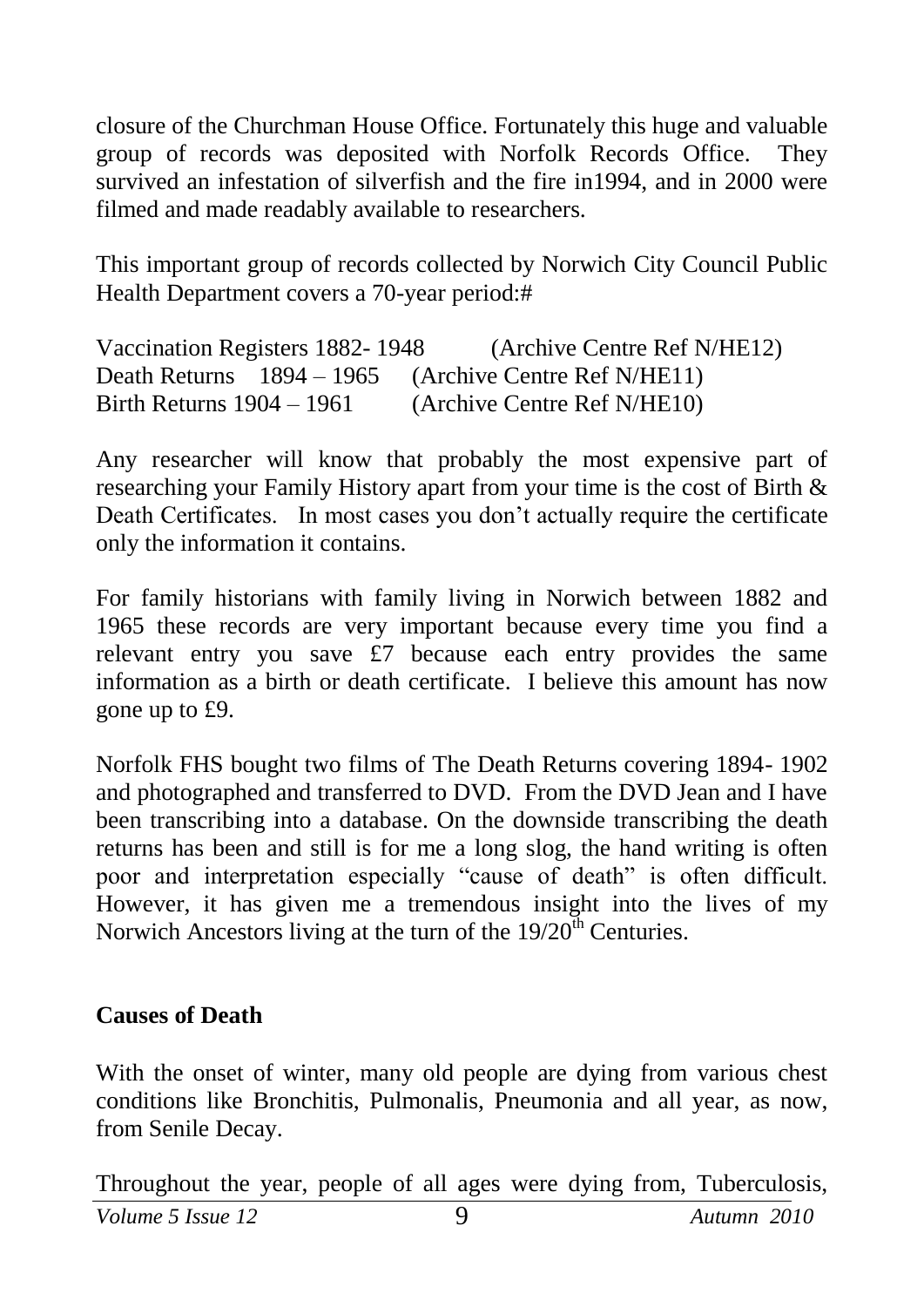Phthisis, Asthenia. There were outbreaks of Meningitis, Typhoid, Scarlet Fever and Measles.

Poor sanitation, no refrigeration, slum living conditions, poor and in some cases lack of food, no antibiotics, no NHS is reflected in the "cause of death column" of the returns. You can even guess what the weather was like, a warm spell in July or August, resulted in whole pages in the returns, listing babies dying from Diarrhoea. A word you soon learn to spell when transcribing death returns. Left "O" out by Registrar

Convulsions, Dentition, Pertusis, Whooping Cough, but also Marasmus and Inanition (starvation) appear time and time again. There were around 2000 deaths recorded in Norwich for each year during period covered.

I worked out some statistics; in 1894 33% of all deaths were children under 2years. In 1895 almost 40% and in 1899, 34.5%, were infants. Just to put this into perspective, by 1965 of the 2039 deaths listed only 83 were children under 2years so the percentage of deaths of under 2years had dropped to 4.07%: also almost 2/3rds of the 83 were premature births (7months): which thankfully in recent decades even this problem has been addressed.

An important lesson learned, when I am writing or thinking about my ancestors who lived at the end of the  $19<sup>th</sup>$  century and the early decades of the  $20<sup>th</sup>$  century. I remember the harsh condition they experienced and don't judge them by the standards of today.

**If you are lucky enough to have Norwich ancestors I would highly recommend the use of the birth, death and vaccination records to greatly expand your knowledge about them.**

**Roy Scott**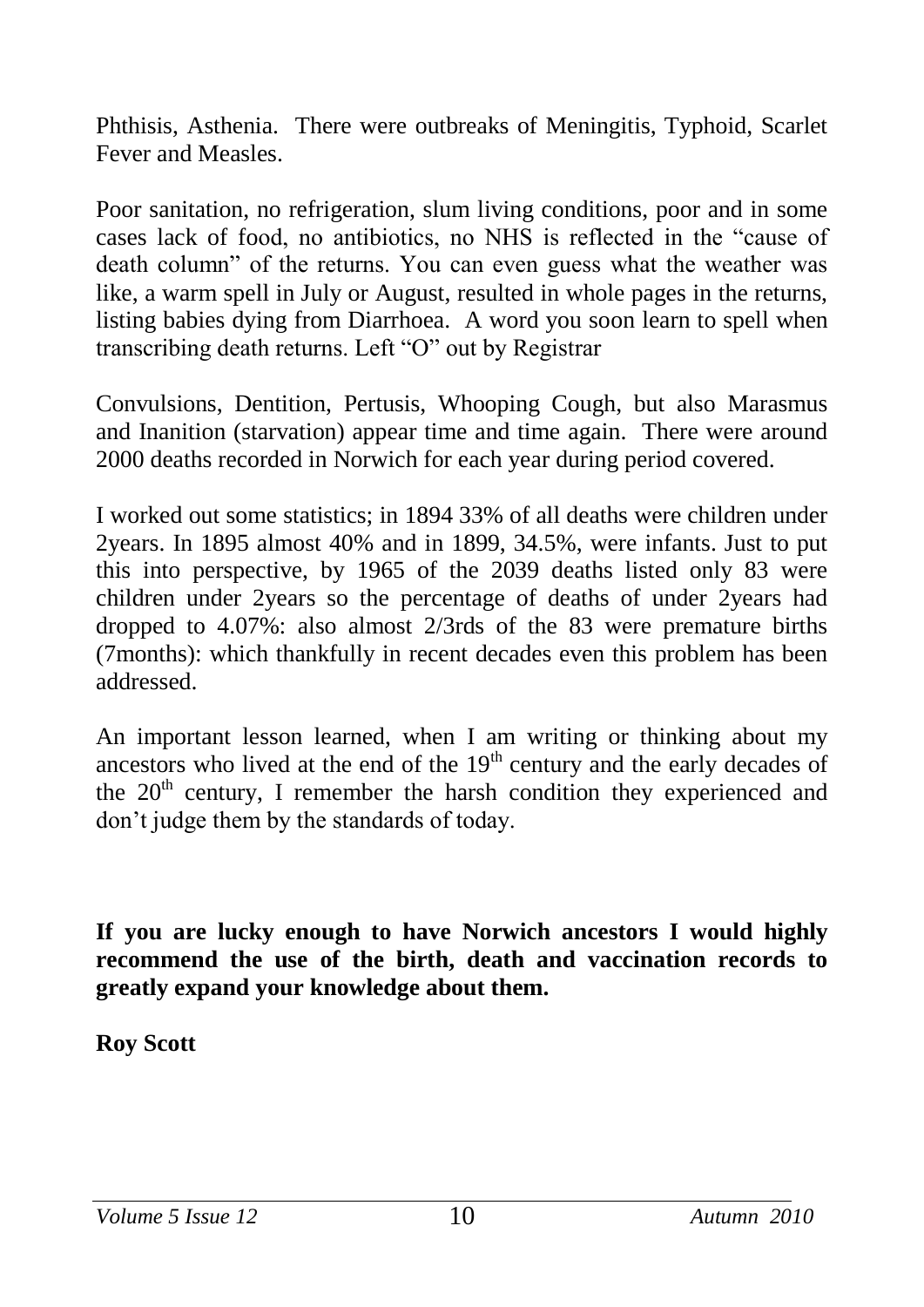

## **PAUL ANSCOMBE ROBERTS**

On the  $9<sup>th</sup>$  June we gathered in St Nicholas Church Dereham for the funeral and to remember Paul Roberts, a founding member of the Mid-Norfolk Family History Society, who succumbed to Parkinson's disease at the age of 77.

Many of us knew Paul as a civilian working at RAF Swanton Morley where he was an active member of the Station's Family History Club. Towards the end of 1994 with the Station's impending closure a meeting was held to determine whether there was enough interest to form a civilian Family History Society in Dereham. Paul headed 'those in favour', and became Member Number 3. In those far off days home computers were still 'white man's magic' to many of us, but Paul was already considerably more than simply 'computer literate'. He became our first Treasurer come Membership Secretary and with his knowledge of databases was able to devise management programmes.

But that wasn't all - one of our early projects was to transcribe the Burial Books of Dereham Cemetery and it was Paul who did much of the early work including writing the recording programme. Our (Pauls) index to the Cemetery is still used by the Town Council today. Another early project was our involvement with the Federation of Family History Society's National Burial Index. Again it was Paul, still one of the few who understood the jargon, let alone how it worked, who took the lead and became our Co-ordinator. As time passed and the society grew others gradually became more proficient with the PC (often helped by Paul) and he was able to pass these jobs on. Whether it was MI recording or burial register transcribing Paul was usually there. Even in his latter days when he was finding it difficult to walk and stay awake he enthusiastically made every effort to attend our monthly meetings and AGMs.

Yes the society owes a great deal to Paul's knowledge and interest, without it we would have struggled to be the successful society we are today. He will be greatly missed.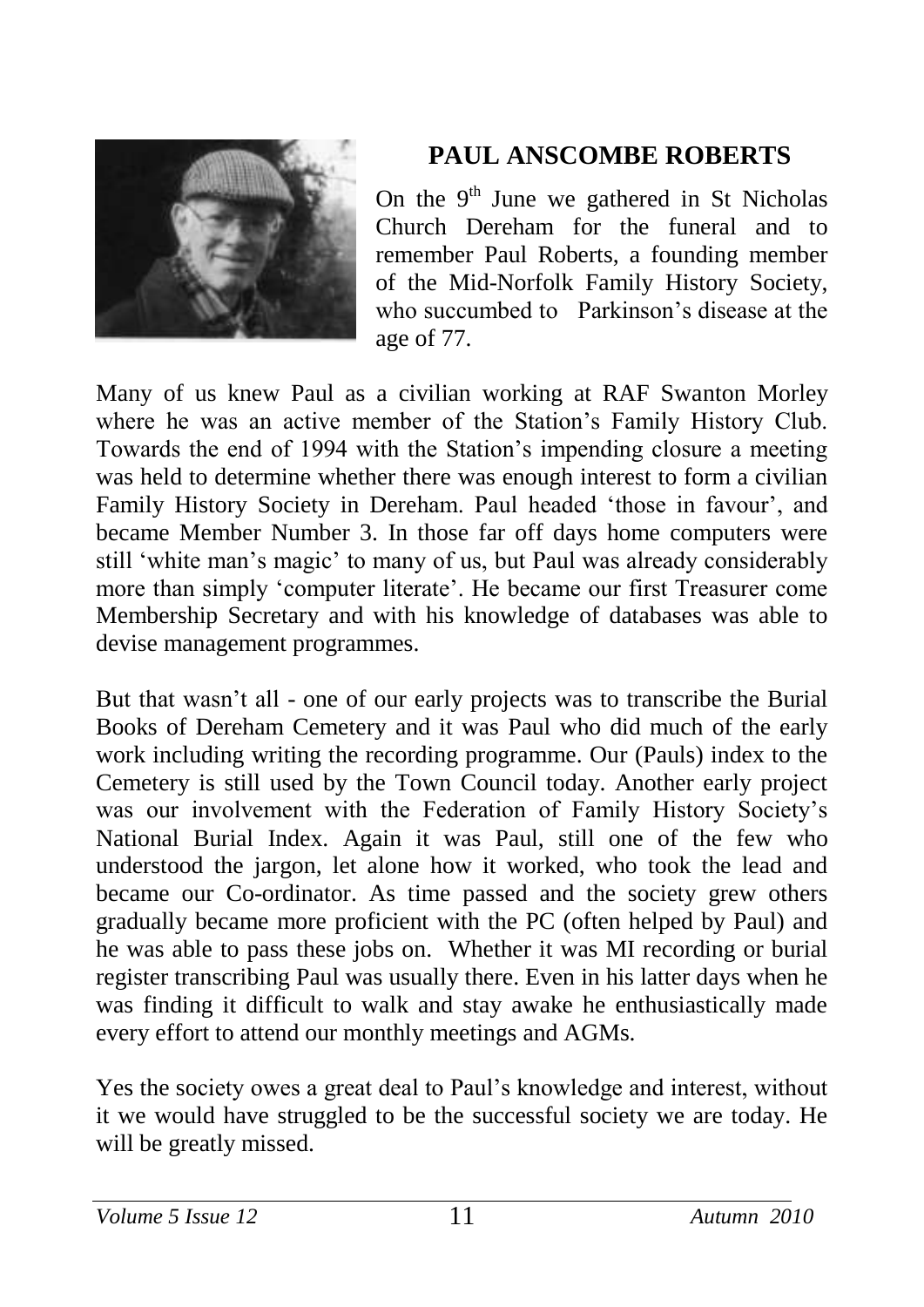## **YOUR QUESTIONS AND ANSWERS**

## **Regnal Years**

In our last Newsletter Sue Harris queried the date of an indenture shown as 20 Charles II for the year 1669. This of course, refers to the system once used in the 'legal' world known as Regnal Years whereby the year was identified by the year in the reign of the king or queen.

For example: Queen Victoria came to the throne 20 June 1837, which could be expressed in Regnal Years as 20 June **1Vict**oria. Likewise 20 June 1838 was the first day of her second year as monarch - expressed as 20 June **2Vict**oria, etc

Simple enough. It will be seen that conventional years and regnal years are not fully interchangeable - 1Victoria is only 1837 from June 20 until Dec 31, the first part of 1837 is 7William IV (her predecessor) and continued until 19 June 1838. Although this system fell into disuse early in the 1900s, I was surprised to read in my very dog-eared 1989 copy of 'Dates for the Genealogist' by Clifford Webb, that this method of dating was still in use to identify Acts of Parliament until I Jan 1963.

My book also confirmed Sue's suspicions. History tells us that Charles I was executed 30 Jan 1649, normal dating was used during the interregnum and Commonwealth, and the monarchy was restored 29 May 1660. However, the Regnal Years for Charles II, were deemed to have commenced on 30 Jan 1649 (1Charles II), as though nothing had happened in the intervening years. Therefore twenty years on, 20Charles II could well be 1669.

Here's another odd one from my book:

William and Mary became joint sovereigns in 1689, their first regnal year began 13 Feb William & Mary. But Mary died 28 Dec 1694 and William became sole monarch starting his Regnal Year, not with a '1', as you might expect, but as 28 Dec **7William III,** which took into account his previous year as king. No wonder the system it was only used for legal work, it was to complicated for everyday use.

I thought I had done quite well, to explain for the benefit of our less well informed and forgetful readers until I realised that on top of the complications of Regnal years until 1752 England was using the Julian Calendar - the first day of the year was  $25^{th}$  March and the last the  $24^{th}$  March!

I think I'll quit here while I'm still a little ahead!

Tom Garland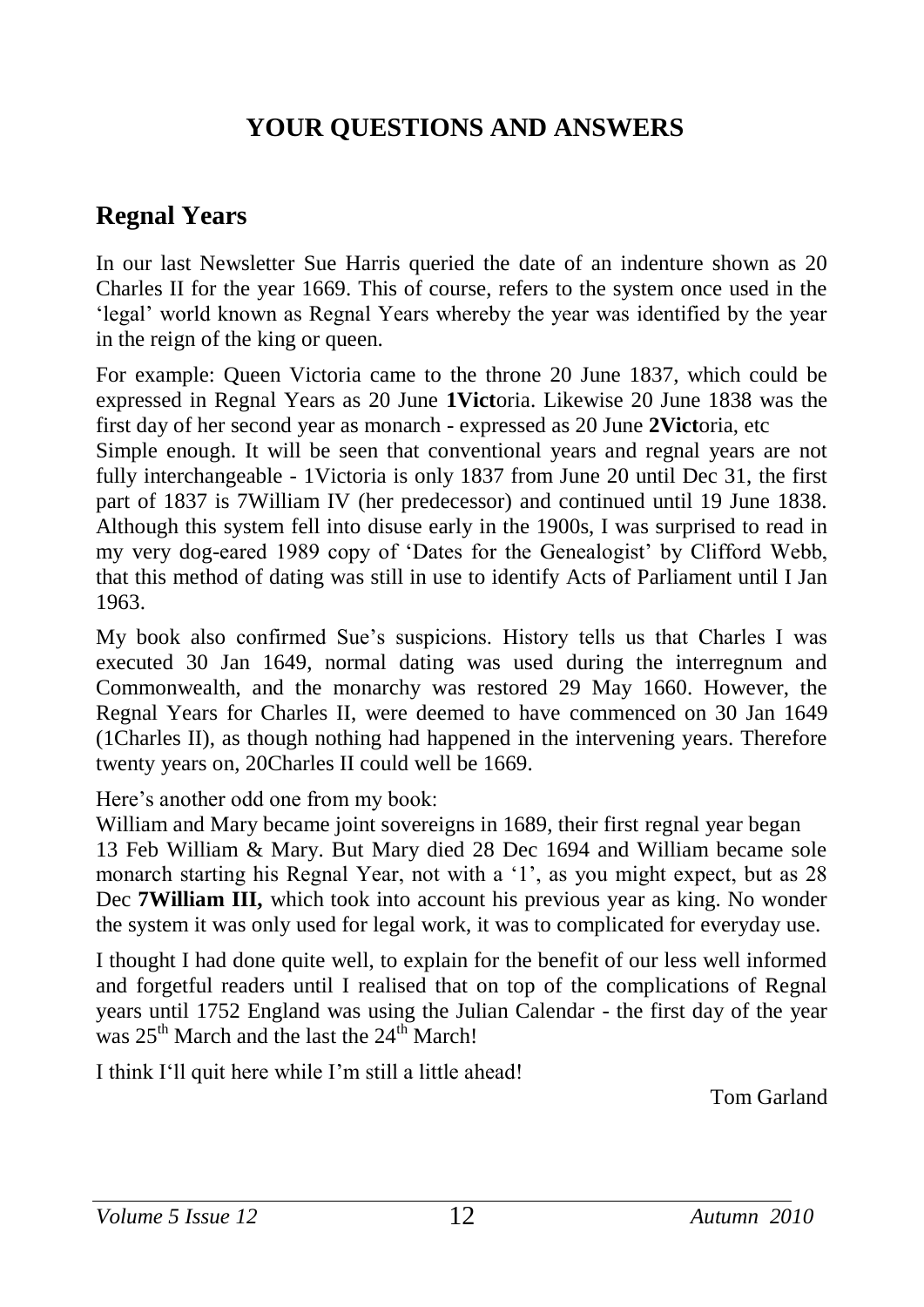Keith Gregson is looking for contributors for his new book. If you would like to contribute please contact Keith on his email address below. By way of explanation the following is an extract from his letter.

#### **'Interesting Ancestors' To Be Published By The History Press For Christmas 2010**

## **All Contributors Get A Free Copy Of The Book**

My name is Keith Gregson and I contribute lead features to all the major family history magazines. I am also responsible for the 'Tracing Northern Ancestors' book in the Pen and Sword Family History series.

I have been commissioned by the History Press to produce the book mentioned above and am looking for one or two final contributions in order to complete it. The book will be made up of some fifty to sixty studies varying in length from 700 words to 1,000 words. The former will consist of a 500-word study and 200- word comment by me; the latter will have a 700-word study and 300-word comment by me. If you now read some of the current titles and the example below you should get the drift.

- IA1 My ancestor went shopping on 19 January 1718
- IA2 My ancestor was the Lambourn Arsonist
- IA3 My ancestor died then went to her daughter's wedding
- IA4 My Ancestor was a true gentleman
- (There are many more in the series)

## **To any potential contributor**

To some extent, the form in which it comes to me does not matter. You may want to try writing the 500 or 700 words yourself, you can send the raw story in your own words too or even details of where I can find the story if it can be found on the internet etc. It will then be put into the format shown above and I will then write the 200 or 300 word end piece. Please send a few lines about yourself if necessary with your entry and (if you can) copies of a picture or relevant document although there will not be space to reproduce one for each study.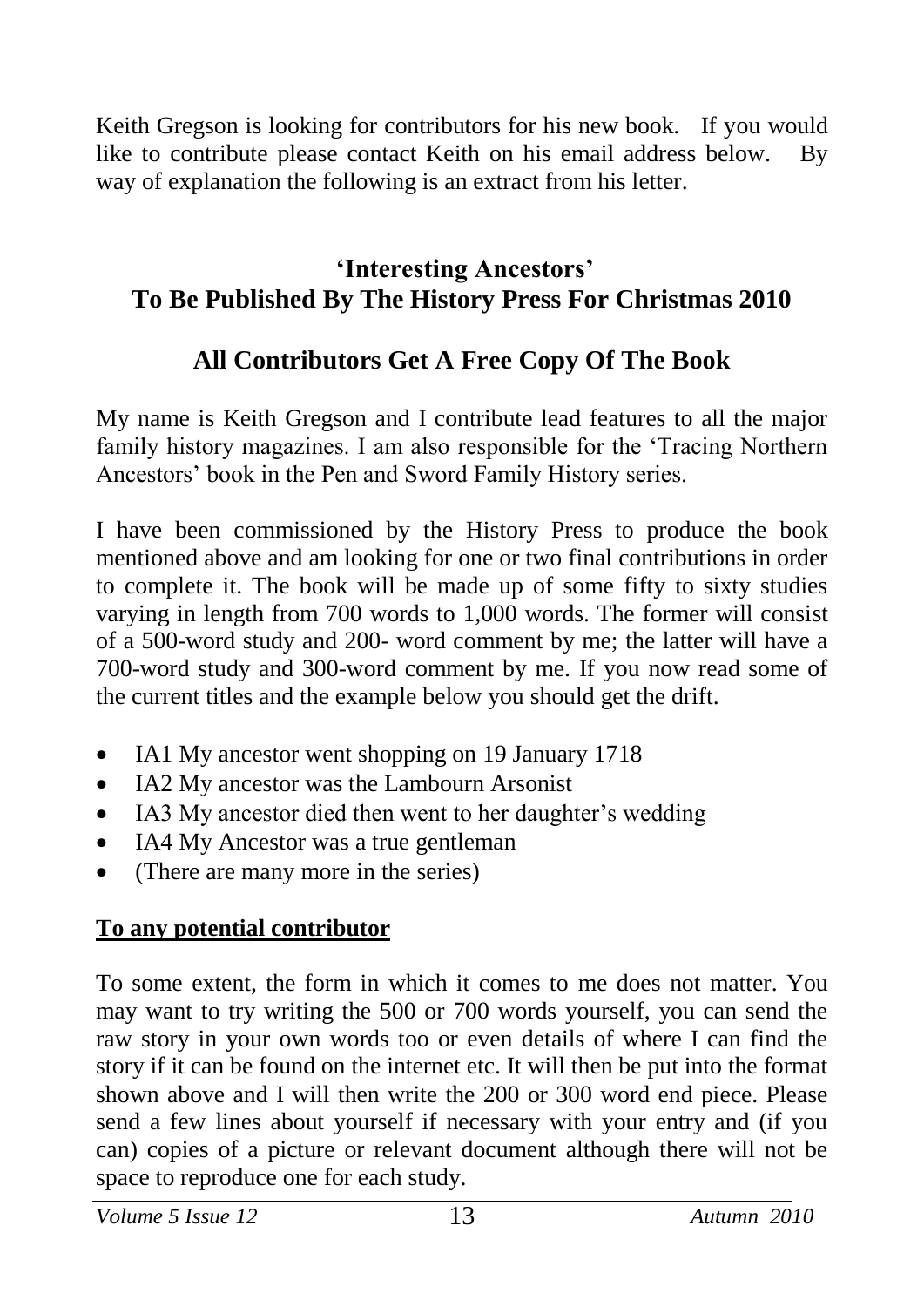All the information from the studies will also be gathered together in an informative introduction which I hope will be of help and assistance to family historians in their own researches.

As a footnote, I am very keen to ensure that you are happy with what ends up as your entry. I will be doing some editing and I know for certain that the History Press will too but I will update you as much as possible.

I look forward to hearing from you as time is of the essence

Best wishes Keith Gregson [www.keithgregson.com](http://www.keithgregson.com/) keith.gregson.t21@btinternet.com

#### **The Anglo-Norman family of Malherbe**

The Mid-Norfolk Family History Society has been approached by Professor Gordon Reeves of Bury St Edmunds who is researching the Anglo-Norman family of **Malherbe** during the late medieval period the name of which had several variants e.g.**Maleherbe, Malherb, Malerbe, Malerb, Malherbie and Mala Herba**. They were mostly present during the  $12-15<sup>th</sup>$  centuries; holding manors in knight's service or as demesne lords and it is curious that their presence does not seem to be recorded in Britain after this period. They are thought to have descended from **Raoul de Malherbe**, Baron of La Haye-Malherbe in Normandy, who fought at Hastings although some Malherbes will have come to this country after the Conquest. The following is an extract from his letter:

*"I have read, mostly in Blomefield's History of Norfolk, of their existence in various locations e.g. Colney (West-Hall manor); Newton Flotman (where there was a Malherbes/Malherbys manor aka Myles; Mills or Rainthorp Hall manor); Framlingham-Picot; Scothowe; Stocton; Stratton, and Tacloneston. One of the earliest in Norfolk was Roger Malherbe of Tacolneston, who gave land to Wymondham Priory and whose daughter, Amicia, married John de Ovedale (he also featured at Rainthorp Hall) in*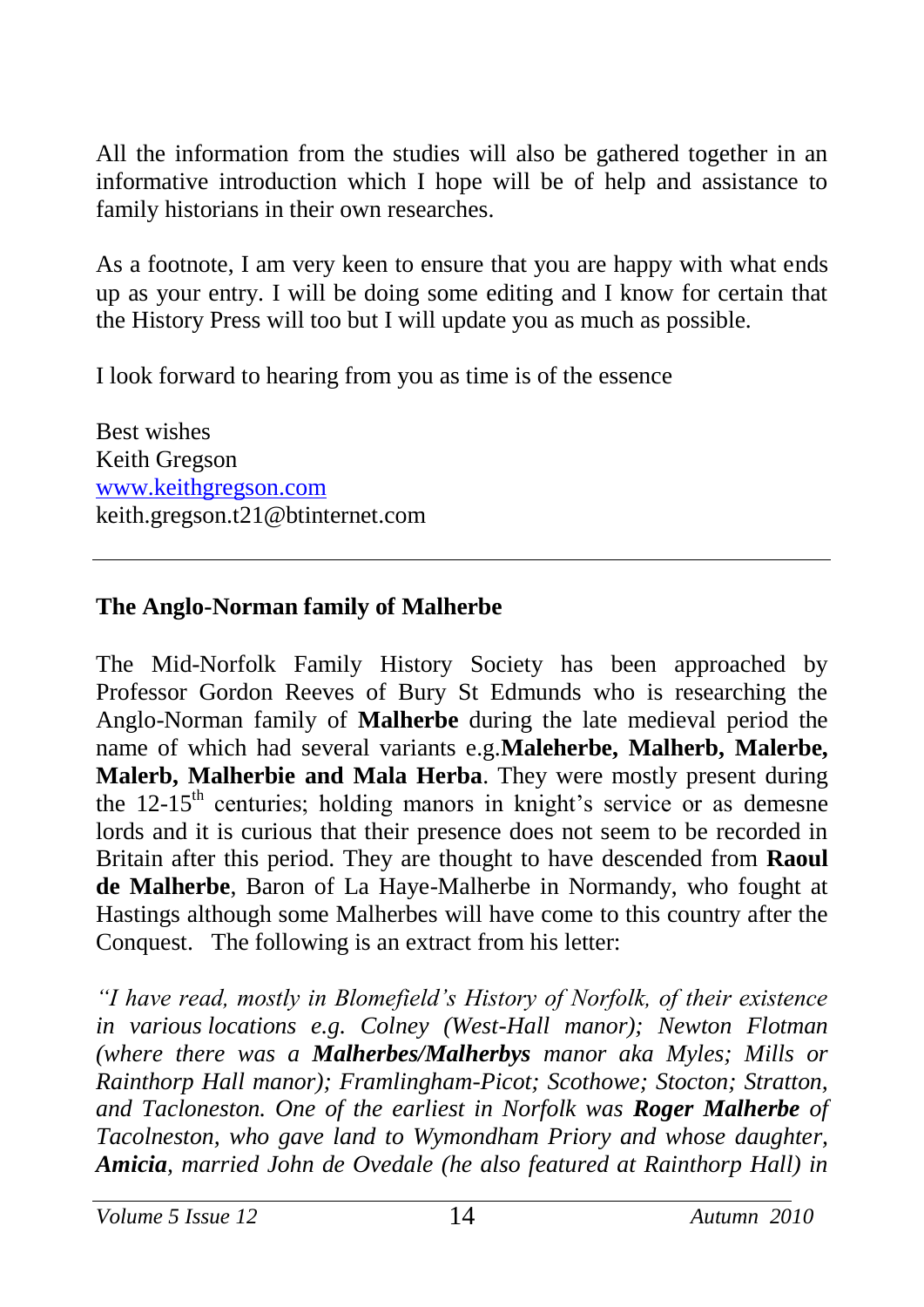*1190. Sir Ralf seems to have been one of the 'bigger wheels' and had a presence at Colney; Newton Flotman; Scothowe; Stocton, and Stratton c.1300. The last mention I have for Norfolk is 1326.* 

*I wondered whether this is an area in which your society may have been interested. Either way, I will be most grateful for any suggestions that you may have concerning these 'Norfolk Normans' and how I might flesh out the above; especially to do with the villages near Dereham. Do you know of any sources or contacts that I could productively pursue and heraldic material that survives? "*

If you can help please contact:

Professor Gordon Reeves. 10 Guildhall Street Bury St Edmunds Suffolk IP33 1PR

#### **Parish Registers Indexed and Online**

When I heard Parish Registers were being indexed and put online and that access was free I decided to give it a try on [www.freereg.org.uk](http://www.freereg.org.uk/) It is a similar concept to FreeBMD indexes. I have been researching my Norfolk Frost family for many years and had reached a brick wall trying to locate a marriage for Thomas Frost and Catherine Bowman in the mid 18<sup>th</sup> century. Within a matter of minutes I had found the marriage in 1742 at Little Dunham Church. A truly eureka moment .If you want to double check the entry then you can look at images of the parish registers at family search as detailed in the summer newsletter. Norfolk has good coverage so if you haven't tried this site yet do so now and you may well like me be very glad that you did. I then checked for another surname interest at Kings Lynn and found a great deal of information and all in the comfort of my own home! Margaret Bohn . Member No 21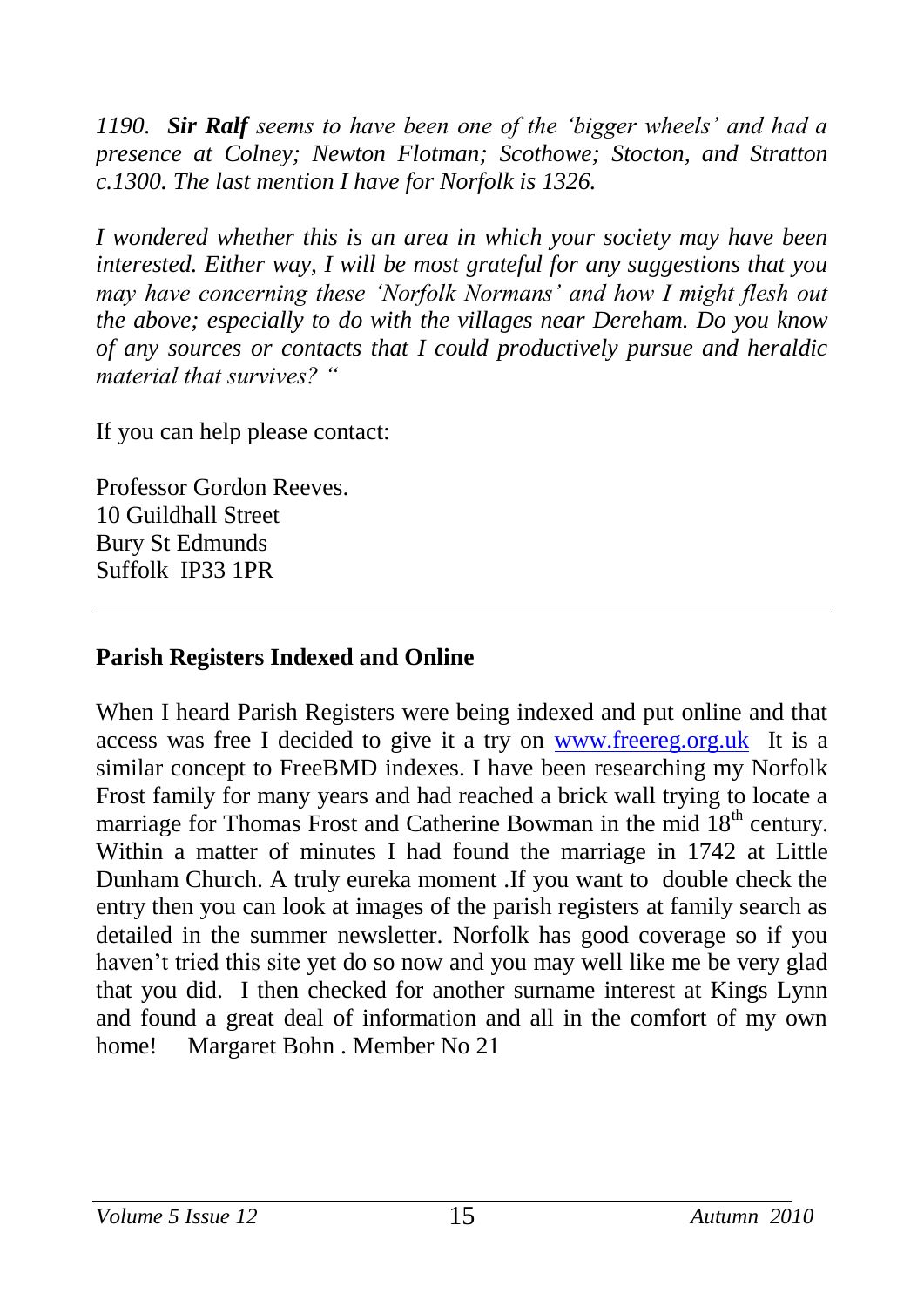#### **Was your ancestor a Colour Sergeant?**

In the Summer 2010 issue of the Newsletter there was mention of the rank 'colour sergeant' in the Army, I too am interested, as my great-grandfather was a colour sergeant and I have always wondered if there were special duties attached to the rank. *Kate*

Harold Hazell has replied with the following information –

"The keeping of records depends on senior officers being amongst the survivors of a campaign, that on top of the individual units having their own individual traditions, which in the case of 'Valiant Stormers' and 'Colour Sergeants' the establishment eventually caught up with.

The result was outlawing of some devices/traditions and the formal adoption, with military designation and law promulgated, to confirm others, viz: Colour Sergeant.

The enquiry owes much to the Peninsular War campaign period. There is one of Georgette Heyer's novels which is based on her research 'The Spanish Bride', that presents material relevant to the times. The character of 'Palmer', a stormer, is probably based on Stephen Palmer of Burwell, Cambridgeshire, who was a Colour Sergeant in the  $48^{th}/58^{th}$  Foot Regiment; The Northamptonshire Regiment, at the Seige of Badajoz 1812, etc. His bride was in fact Portuguese, her family name perpetuated."

*Harold has sent me a typed copy of a General Order of 1815 (Source: Records office Kew) from the Adjutant General, creating the rank of 'Colour Sergeant'. Unfortunately I just do not have the space to print it in this edition, but if anyone is interested please let me know and I will pass on the details. There is also information on the internet. Kate*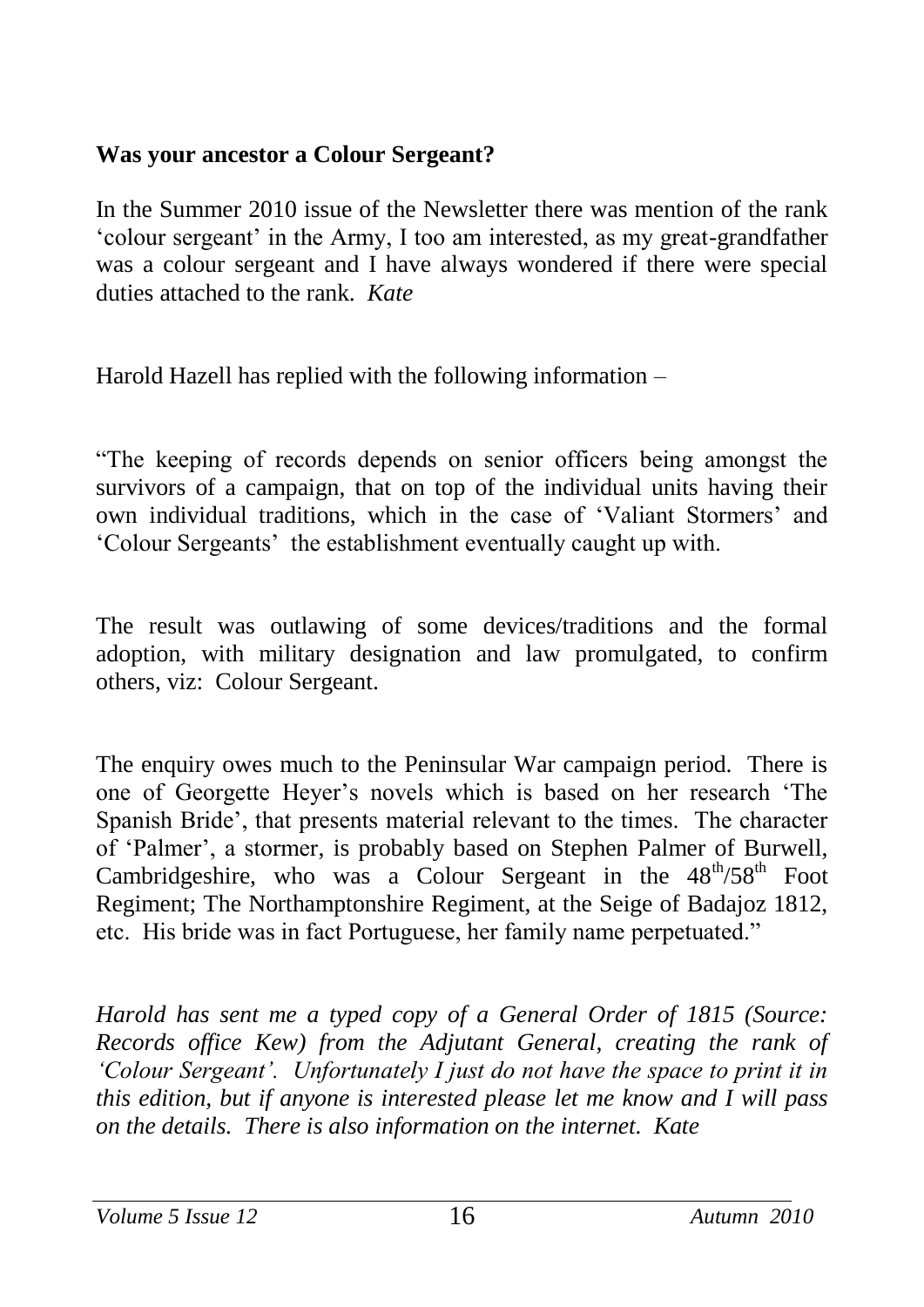#### **… and HELP PLEASE**

Harold Hazell has asked if anyone recognises **FRANCIS JAMES LILLY** in their tree? *If you can help please contact Kate (Editor) address and email on the back cover.*

The census entries for him are:

| Census Year |     | Age        | Resident                | Born                   | Trade     |
|-------------|-----|------------|-------------------------|------------------------|-----------|
| 1851        | 41  |            | <b>Pontefract Yorks</b> | <b>Hingham Norfolk</b> | Plasterer |
| 1861        | 49  |            | <b>Pontefract Yorks</b> | Hingham Norfolk        | Plasterer |
| 1871        | 63. | Hull Yorks |                         | Hingham Norfolk        | Plasterer |

## **THIS YEAR'S AGM WILL BE QUIZLESS**

Almost since the society's inception the compulsory AGM has been 'livened up' with a quiz. However, despite having fine-tuned the formal part of the meeting to a maximum of 30 minutes, many of our regulars fail to attend. It has been suggested that, although we try to make the quiz a bit of fun and maybe the chance to meet other members whom they might not normally speak to, not everyone shares our enthusiasm and it could actually be the quiz which is causing people to stay away.

Consequently, on Wednesday September 22nd 2010 we will be having a *normal* meeting and Neil Storey will be presenting 'Good old Norfolk'. Followed by a 'quick' AGM.

**Members are reminded that the Secretary MUST receive nominations for the MNFHS committee, by no later than Wednesday 8th September.**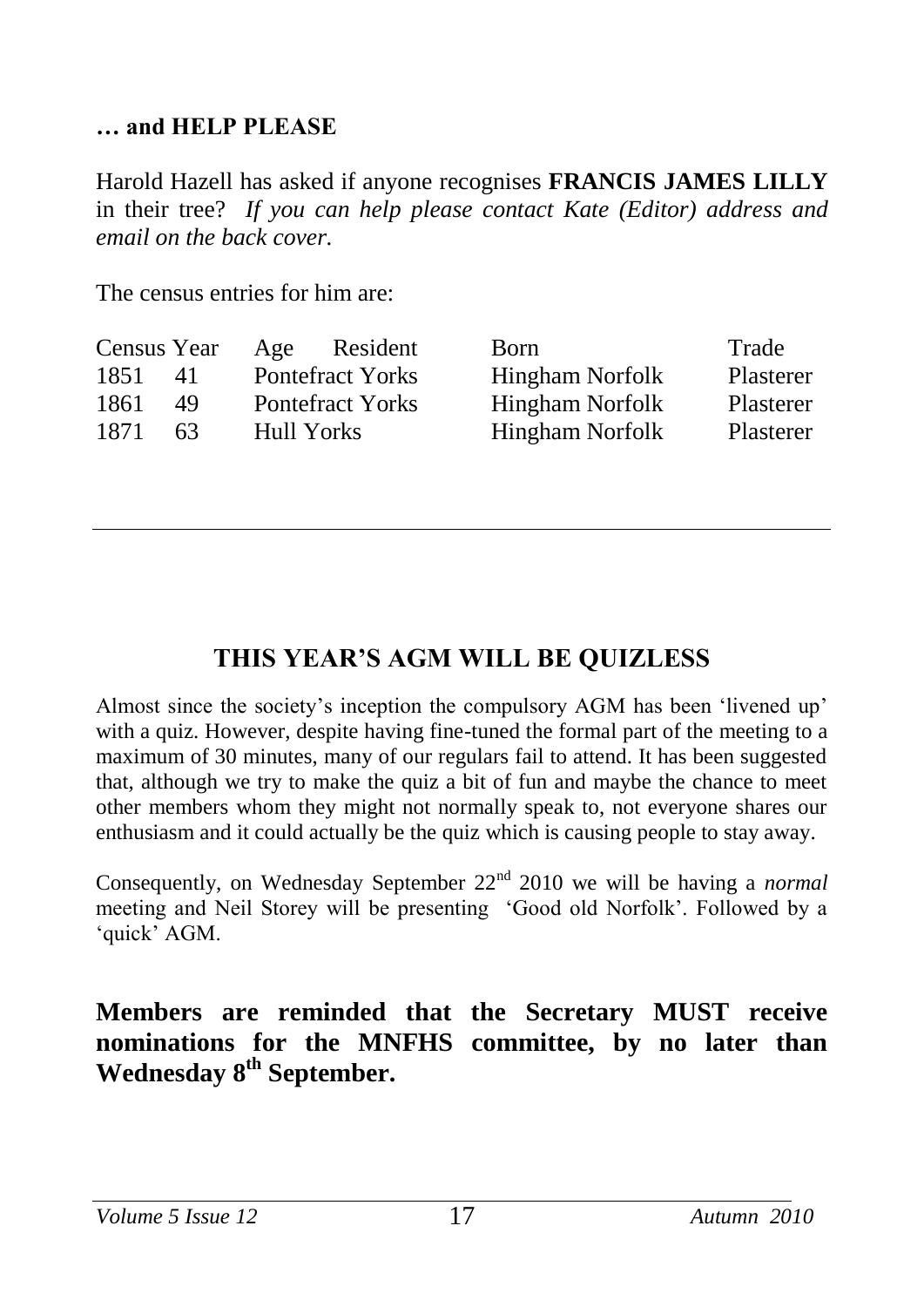#### **FOR THE REST OF YOUR NATURAL LIFE by Pip Wright**

At the May meeting Pip Wright spoke about transportation of convicts to Australia.

Pip painted a graphic view of life, as it must have been for the many sent to America and Australia between 1700 and 1900. In Suffolk 2500 were found guilty and sentenced to hang, although the majority were transported *For the Rest of Their Natural Life.* The minimum time was seven years but life meant life so very few came back, as they either could not afford to return or did not want to as they thought the weather and the chances to make a fortune was better. Certainly they had no chance of knowing how, or if they would be welcome back home anyway. Being branded certainly would not have helped their chances.

In 1778 at Bury St Edmunds ten people were found guilty and two were sentenced to be transported. America was no longer an option but judges kept sentencing criminals to transportation, and at this time Joseph Banks was encouraging the development of Botany Bay as the perfect place - as he saw it before someone else did take the initiative. Clearly distance was a snag as it was expensive to send prisoners by merchant ships via wherever their trade took them - often via South America. In 1787 the first ships or First Fleet were sent. The journey took nine months and conditions were very poor so the prisoners were in bad state when they did finalsly arrive, and certainly they were in no state to be ready to work and develop the new colony.

A Governor was sent to New South Wales, although it was not a popular task and was often used as a means of getting rid of people. Their task was to keep law and order and develop the new lands with the convicts and free settlers who had wanted to try their luck. The journey did get cut to three months and the prisoners arrived in better health having also had exercise for an hour a day.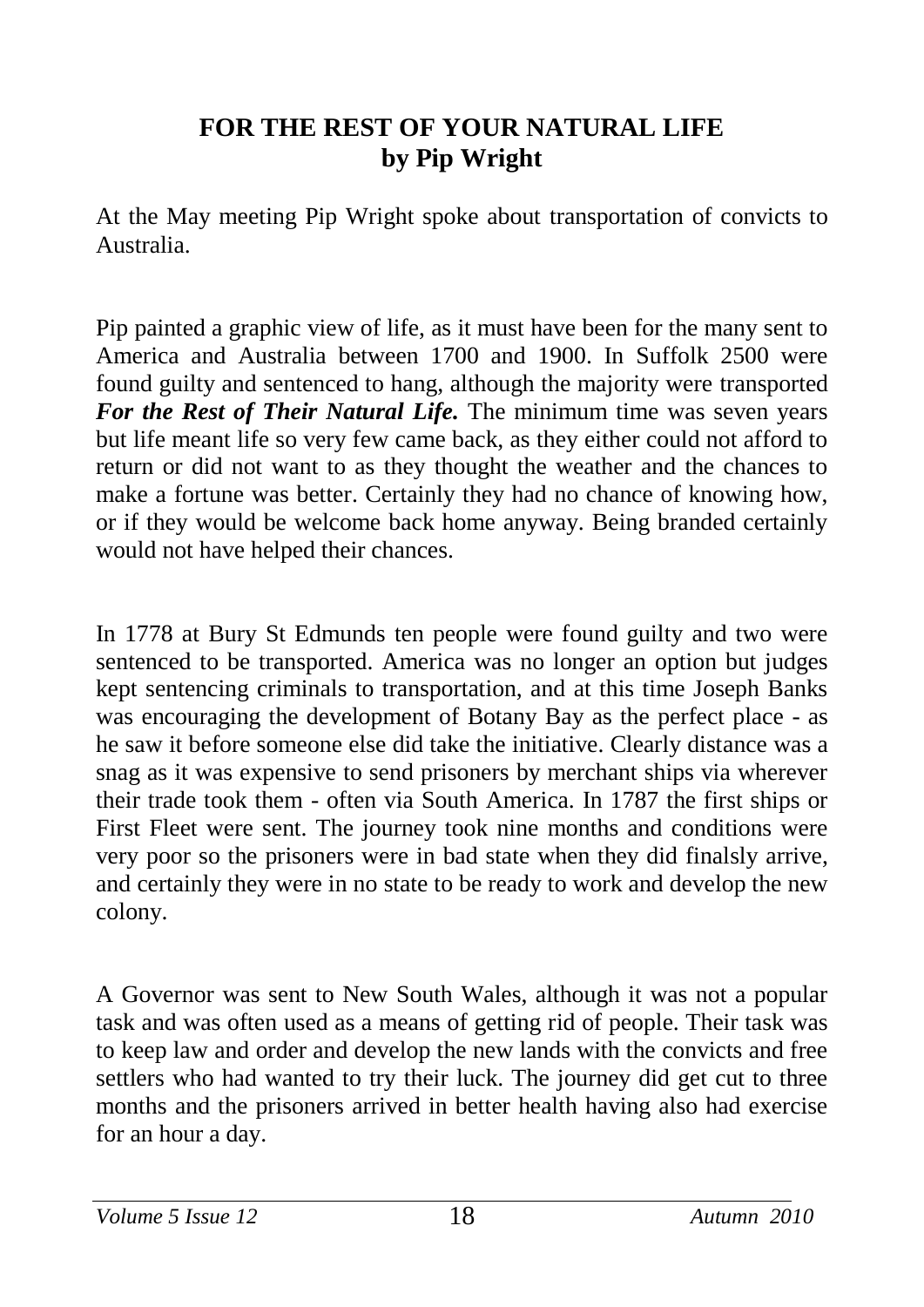Although the chain gang and tread mill were frequently used, more trusted prisoners were sent to work on farms. As the system developed you can imagine better conditions encouraged a sense of responsibility and development that encouraged prisoners to stay once they had finished their sentence.

Women were often sent to work in factories spinning and weaving, or picking oakum – separating strands of tarred rope to caulk or seal the joints in wooden ships. <http://en.wikipedia.org/wiki/Oakum>

By 1840 New South Wales had they had enough settlers so other areas were used. Until 1850 Tasmania (or Van Dieman's Land as it was known) and then Western Australia. However, they stipulated that they only wanted the best prisoners who had been in reformatory prisons before they were sent.

Another new trend was to advertise for female free settlers, as the imbalance of male to females was an issue when the intention was to develop a full community.

Pip included in his presentation three traditional folk songs, which members present felt added to the evening.

If members wish to read more background this link might give a start. [http://en.wikipedia.org/wiki/Penal\\_transportation](http://en.wikipedia.org/wiki/Penal_transportation)

**ANSWER to WORD SEARCH** ……………..'2ndly'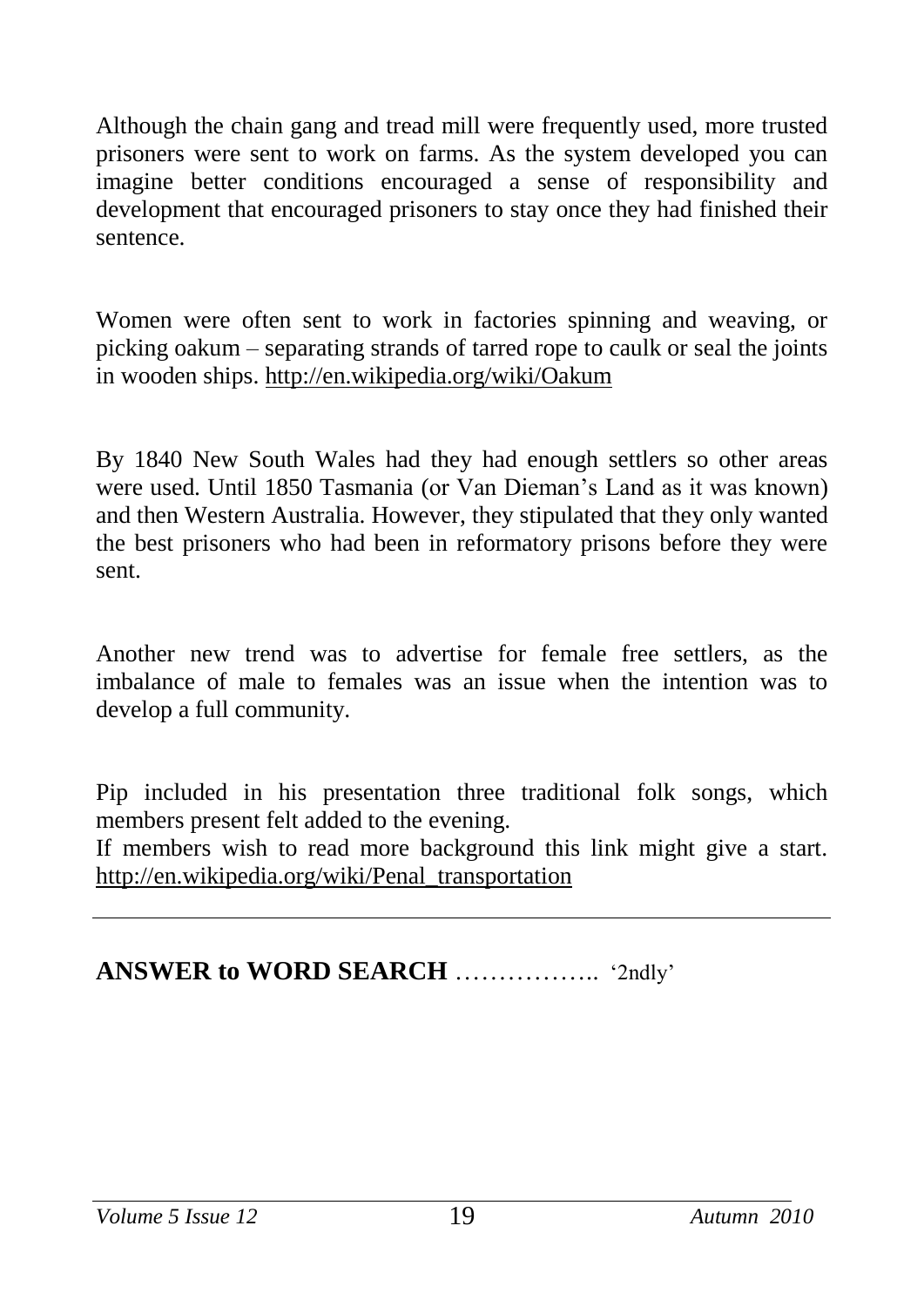## **THE SOCIETY'S RECENT PUBLICATIONS**

The Memorial Inscriptions of St Peter Weasenham and All Saints Weasenham (one book) … £3.40

The Memorial Inscriptions of St Mary the Virgin North Elmham … £4.80

The Memorial Inscriptions of St Peter and St Paul Salle … £2.60

The Memorial Inscriptions of St John Alderford and St Andrew Attlebridge (one book) … £2.60

The Memorial Inscriptions of St Swithin Bintree … £2.80

The Memorial Inscriptions of Holy Innocents Foulsham … £4.20

The Memorial Inscriptions of All Saints Bawdeswell … £2.80

The Memorial Inscriptions of All Saints Wood Norton … £2.80

The Memorial Inscriptions of St Mary Sparham … £2.60

The Memorial Inscriptions of St Margaret Swannington … £2.30

The Memorial Inscriptions of St Mary Cranworth … £3.10

The Memorial Inscriptions of St Michael the Archangel Booton with St Nicholas Brandiston (one book) … £2.60

Please add postage and packing … UK  $2^{nd}$  class  $\dots$  81p per book Overseas: Surface Mail Printed Papers - £1.60p per book Air Mail Printed Papers - £3.00 per book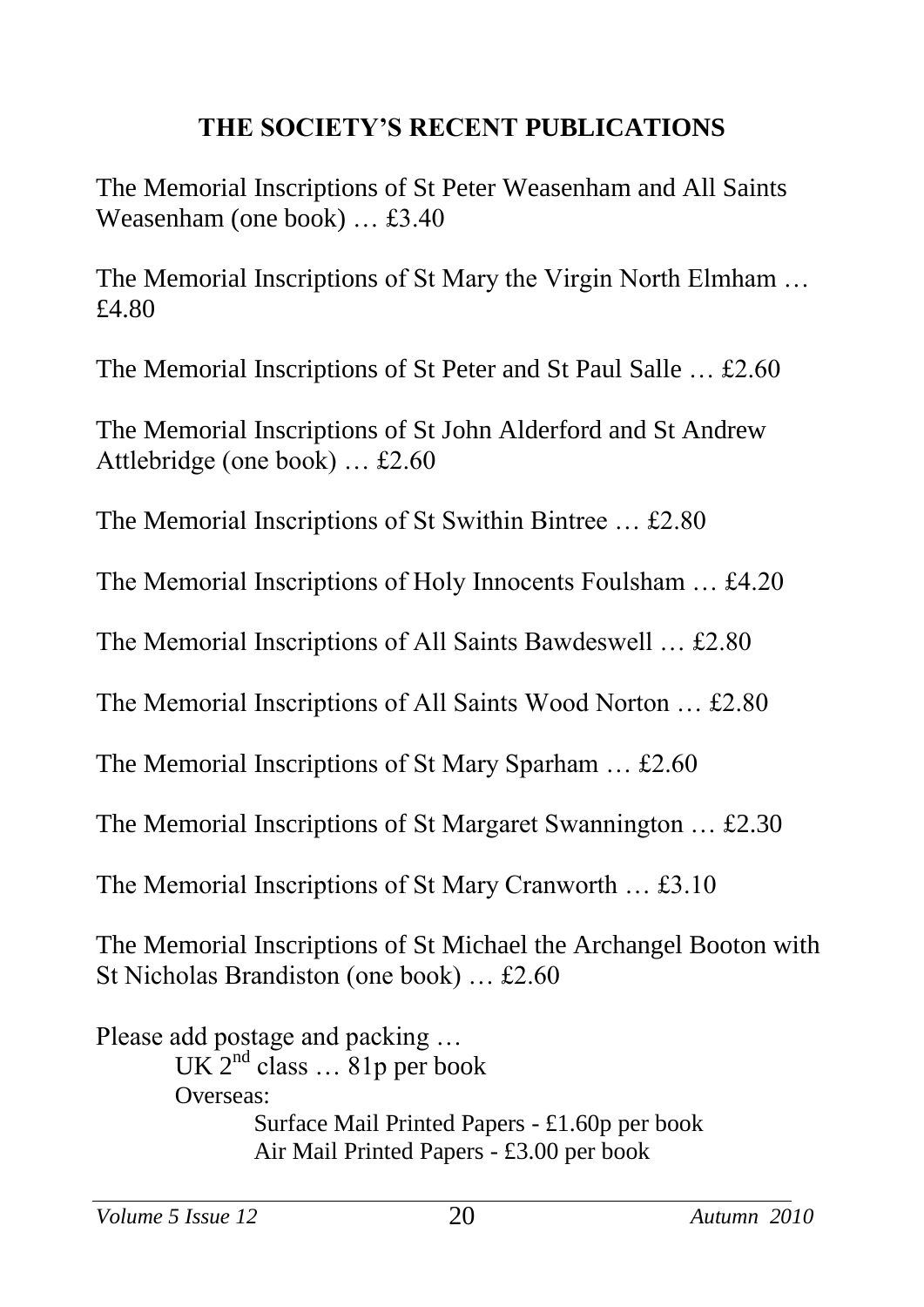For Large orders (overseas surface and air mail) please contact the Publications Secretary [\(familyhis@aol.com](mailto:familyhis@aol.com) ) for postage price

N.B. Will overseas members please note that, in order to keep postage costs down, publications are sent at Printed Paper Rate and we are not permitted to include any correspondence.

*If you order 3 or more of the above books to a UK destination the p&p is 65p per book*

The Memorial Inscriptions of St Margaret Morton on the Hill … £1 plus 50p p&p  $(A5 \text{ size})$  £1 overseas airmail

Please send orders to Kate (address on back page), Cheques should be made out to 'Mid-Norfolk Family History Society'

The winner of the Summer competition is Sheila Masterman who has received her choice of book.

Tom has put the answer into verse …

#### **The Titanic struck an iceberg and sank in 1912 - who was the British reigning monarch at that time?**

George V was Edward VII's second son, A keen yachtsman and good shot with a gun. On the  $6<sup>th</sup>$  of May 1910 his father passed away And George's long reign began on that day. So, when the Titanic sank, to complete the rhyme, It was George V who was monarch at that time.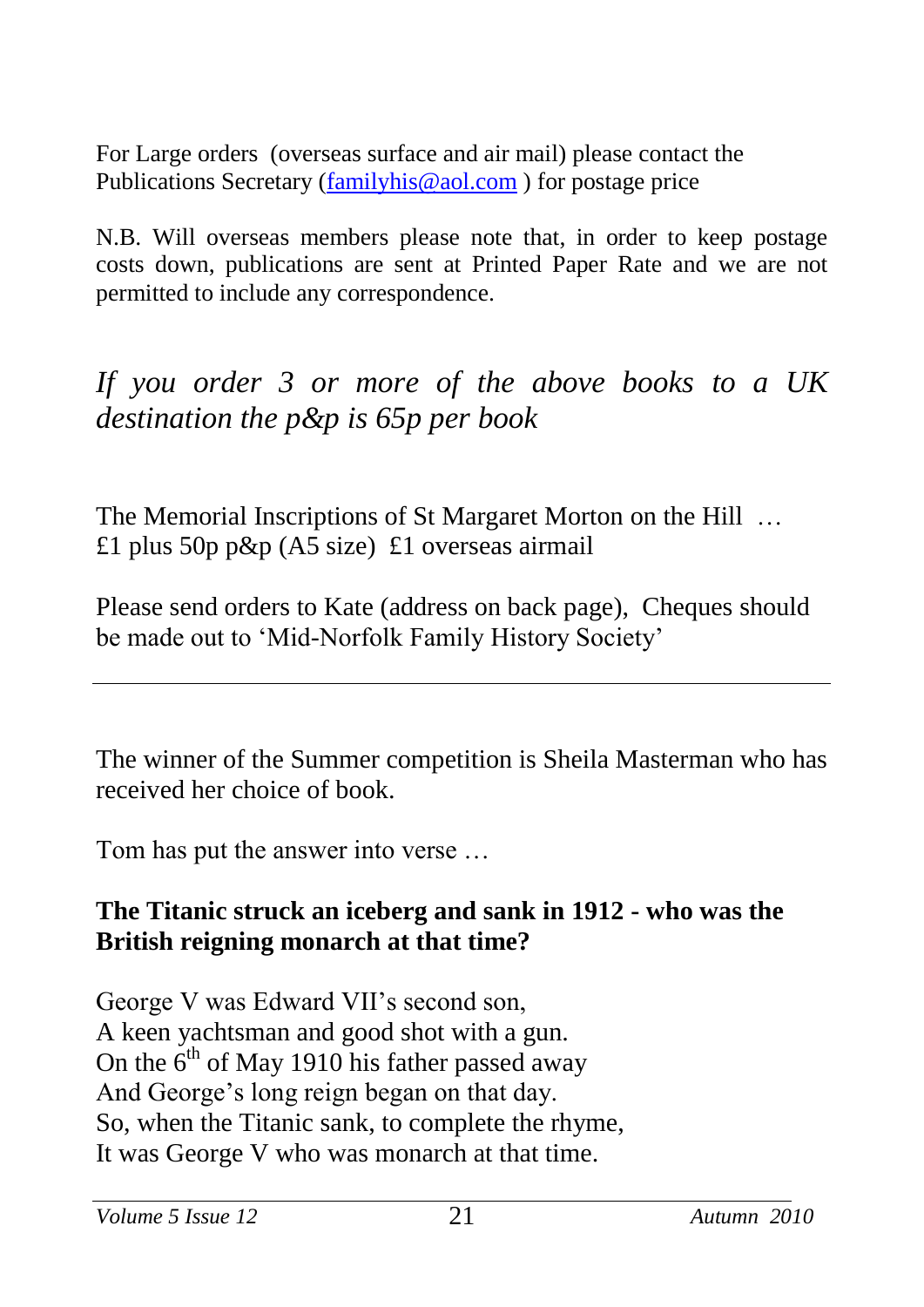

*Please be aware that any contract or agreement made between members and members or researchers/ advertisers is on their own terms, and is therefore not the responsibility of the Society. However, we would like to know of any problems encountered and may cease accepting advertising.*

## **NORFOLK RESEARCH**

Parish Records and Census Searches £5 per hour Send S A E for details to: W Hepburn, 11 Preston Avenue, Wymondham, Norfolk NR18 9JE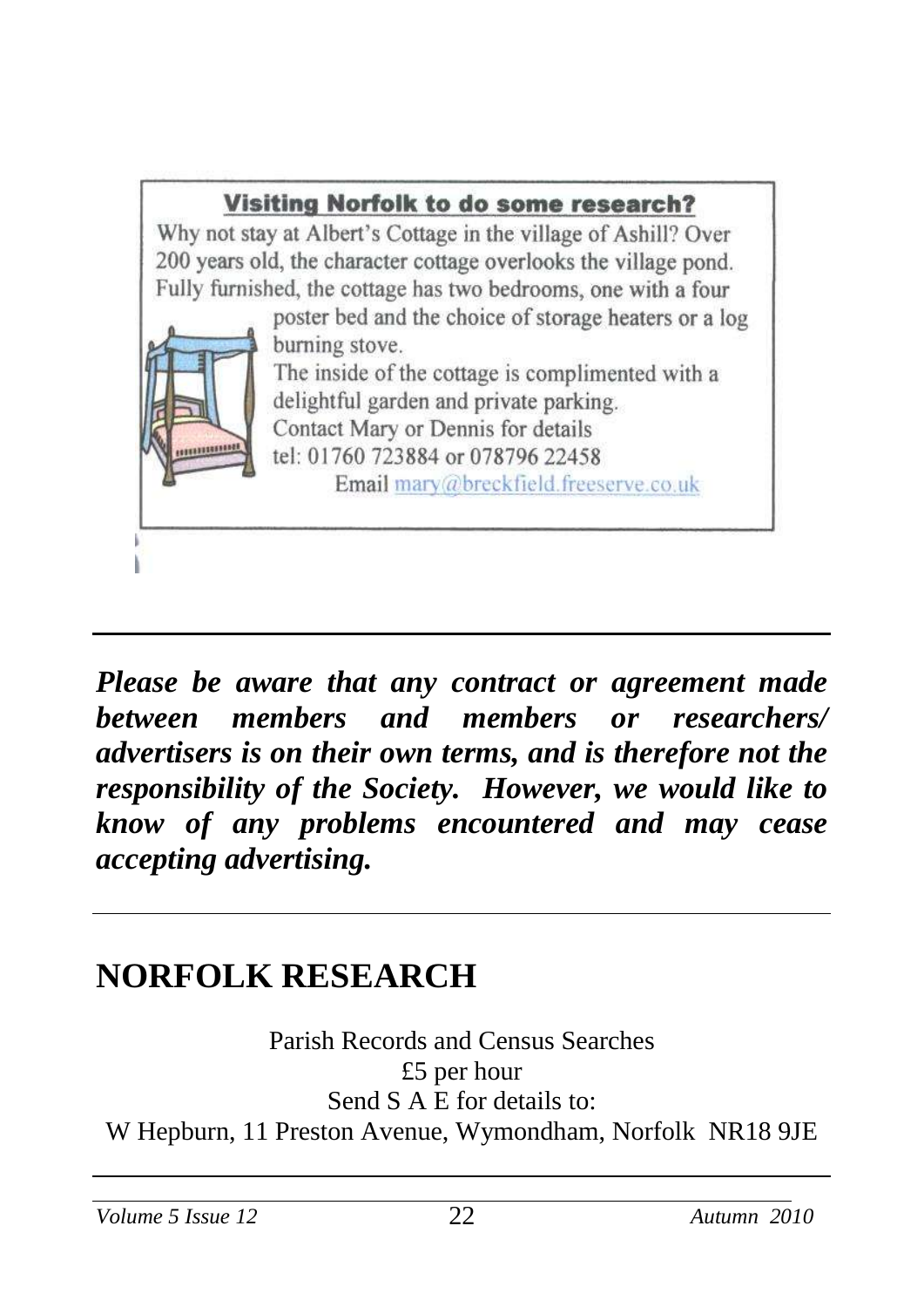## **Tracing Your Family Tree? Norfolk**

**Suffolk, Cambridgeshire, Essex and Lincolnshire**

# **Professional Researcher**

**Gill Blanchard BA, MA Post. Grad. Cert. Ed (PCE)**

## **Record Office and Freelance since 1992**

## **Family History Courses available**

**84 Rupert Street Norwich, Norfolk NR2 2AT**

**Tel: 01603 633232**

**[gblanchard@pastsearch.co.uk](mailto:gblanchard@pastsearch.co.uk) [www.pastsearch.co.uk](http://www.pastsearch.co.uk/)**

**I am a qualified historian and researcher providing a full range of services including: Compiling Family Trees, Writing Your Family History, Local History, House History & Photography**